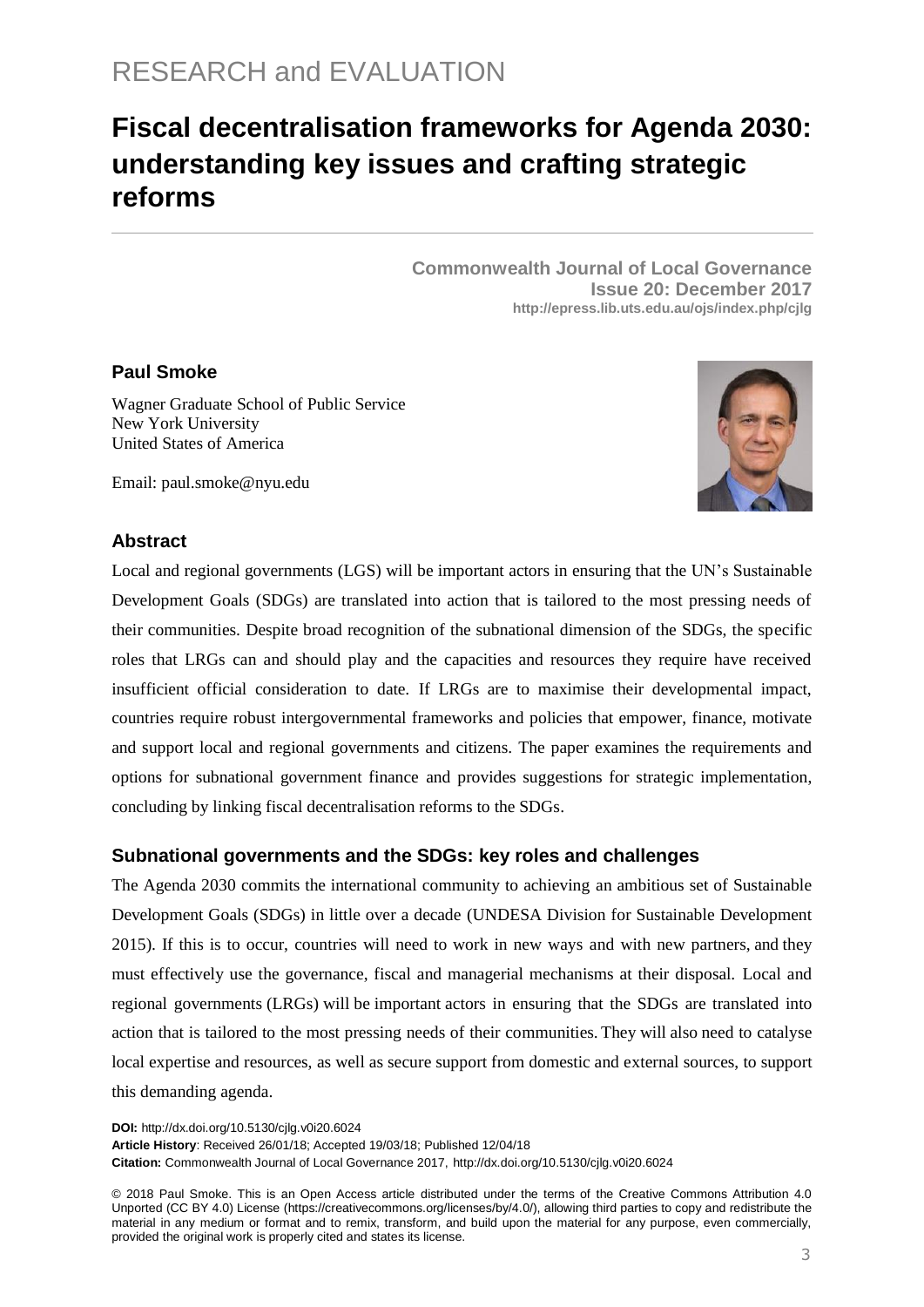The UN Secretary General's Synthesis Report on the SDGs states *"many of the investments to achieve the sustainable development goals will take place at the subnational level and be led by local authorities"* (UN General Assembly 2014, p. 22, para. 94). The High Level Panel on the Post-2015 agenda claims that the battle for sustainable development will be lost or won in cities. The New Urban Agenda (from Habitat III) calls for *"a new model of urban development...to integrate all facets of sustainable development to promote equity, welfare and shared prosperity"* (UN-Habitat, Habitat III Secretariat 2016). The Addis Abba Action Agenda on Financing for Development (FfD) highlights the subnational role in financing development and commits to scaling up international cooperation to support LRGs (UNDESA, Financing for Development Office 2015, p. 16, para. 34).

Despite broad recognition of the subnational dimension of the SDGs, the specific roles that LRGs can and should play and the capacities and resources they require have received insufficient official consideration to date. To ground the rationale for Commonwealth countries to take action, it is useful to recall some of the main reasons why LRGs need to be key players in sustainable development.<sup>1</sup>

- First, high-income countries and increasingly low- and middle-income countries expect LRGs to perform a range of public functions. In most Commonwealth countries LRGs are responsible for local planning and regulation, a range of public services and infrastructure investment and maintenance, among others. LRGs account for about a third of public spending and 50% (or more) of public investment in high-income countries (see UCLG 2010; Frank and Martinez-Vazquez 2016; OECD and UCLG 2016). Fiscal decentralisation is more recent and uneven in many low-income countries – LRGs often account for 10% or less of public spending, although the share is substantially higher in some cases, such as Kenya and South Africa.
- Second, many countries suffer from large gaps in public services and basic infrastructure critical for sustainable development. Needs are expected to surge as population growth and urbanisation advance (UCLG 2010, 2014; Ingram et al. 2013; UN General Assembly 2014, UNDESA 2017). The number of urban dwellers in the Commonwealth is projected to grow from 879 million today to 1.3 billion by 2030, with the highest growth in India, Nigeria, Pakistan and Bangladesh (UN-Habitat 2016). Filling the gaps will demand robust planning and investment, much of it related to functions that LRGs do or could play a key role in delivering and financing. Evidence indicates that LRGs can contribute significantly to development by raising resources, making public investments, and managing service delivery and other functions, advancing both local and national goals.<sup>2</sup>

-

 $<sup>1</sup>$  See a more detailed discussion in UCLG (2015).</sup>

<sup>&</sup>lt;sup>2</sup> Evidence is reviewed in Local Development International (2013) and European Commission (EC) (2016).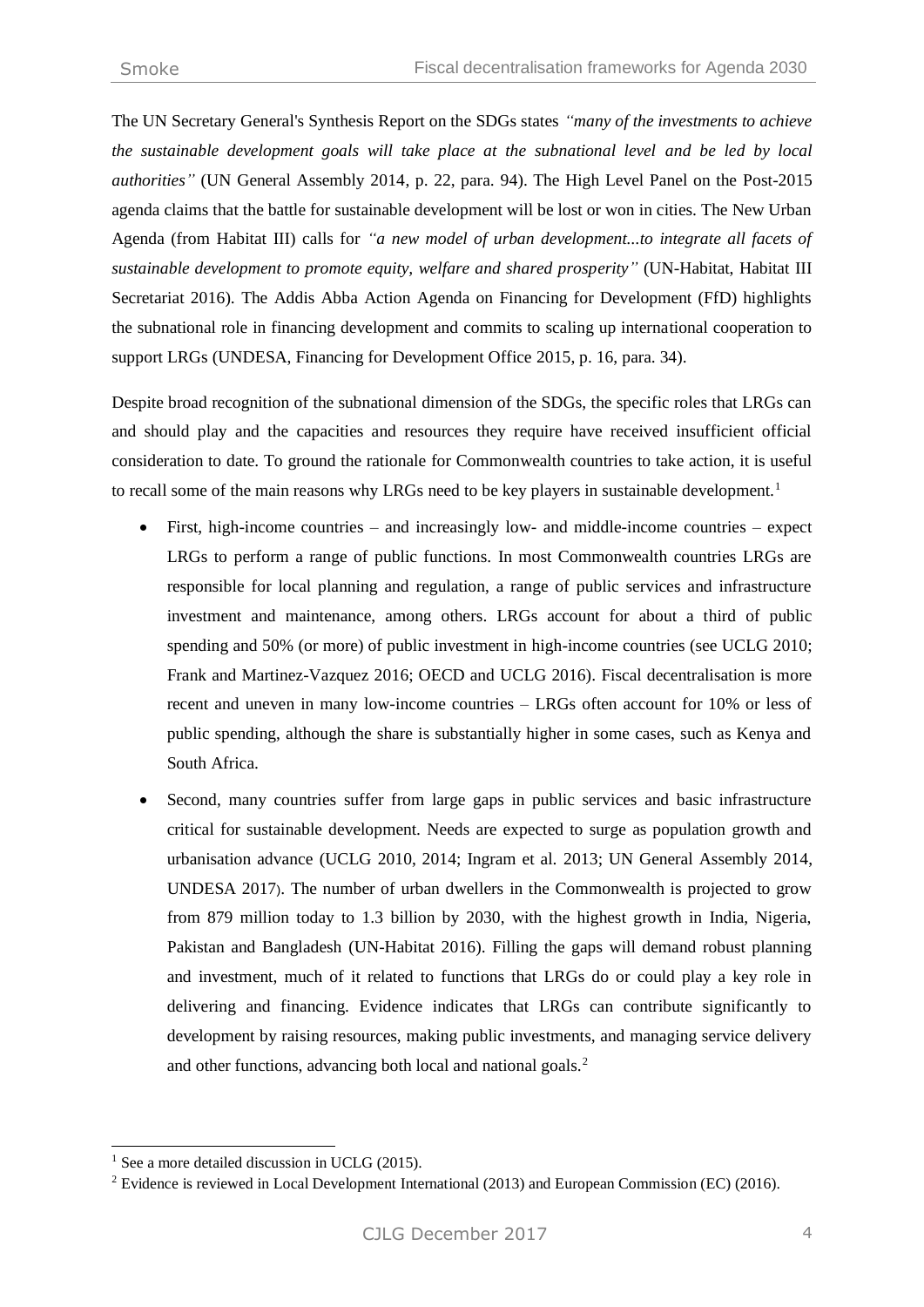- Third, many SDGs include multiple components that must be addressed collectively in specific jurisdictions, as embodied in SDG 11. Given their proximity to local residents, LRGs have more potential and motivation than national actors to think holistically about integrated territorial development, as highlighted by the Commonwealth Local Government Forum (CLGF) and others (CLGF 2007, 2013; Romeo 2011; EC 2016). In addition, while SDG 11 is the only SDG that specifically targets LRGs, 103 of the 169 SDG targets (61%) are considered relevant to cities or have a component and will need action at the local level (Greene and Meixell 2017, p. 10). National actors need to elaborate frameworks and provide support, but LRGs can often take the lead role in developing and managing integrated sustainable development plans to inclusively meet the needs of their constituents.
- Fourth, many SDGs centre on alleviating prominent and interconnected global conditions that pose significant challenges to sustainable development – global warming, financial instability, energy deficiencies, health crises, and food insecurity, among others. International and national government measures are clearly essential, but LRGs have already taken action on these fronts in some countries and are well situated to develop additional innovative responses – through climate adaptation policies, energy conservation, green growth strategies, and local resource mobilisation, among others (see, for example, UCLG 2014).

All LRGs can help advance the SDGs, but urban areas are especially prominent. Cities drive economic growth – urban areas commonly produce a quarter or more of GDP in both high-income countries and low- and middle-income countries. Nearly half of the global population is already urban, and urbanisation is expected to near 85% in industrialised countries and 64% in developing countries by 2050 (see, for example, UNDESA Division for Sustainable Development 2015). The urban record in creating jobs, delivering services and promoting sustainability, however, is uneven, and low-income countries face acutely severe challenges (see, for example, McGranahan and Satterthwaite 2014). To achieve Agenda 2030 cities will need to be able to take a lead in ensuring equitable economic growth, planning for resilience and climate adaptation, and encouraging innovation and social integration.

If LRGs are to maximise their developmental impact, countries require robust intergovernmental frameworks and policies that empower, finance, motivate and support LRGs and citizens. Current systems, even in high-income countries, exhibit weaknesses or need updating, and capacity deficits can be large, especially in low-income countries. Particularly striking are limitations on the revenue side – own-source revenues, intergovernmental transfers, and development finance – and unfunded expenditure mandates are not uncommon.

Much has been written and considerable action taken to improve fiscal decentralisation (Bahl et al. 2013; UN-Habitat 2015). Some reforms have helped, but many fall short, especially in low- and middle-income countries. Weaker than expected performance results from various factors –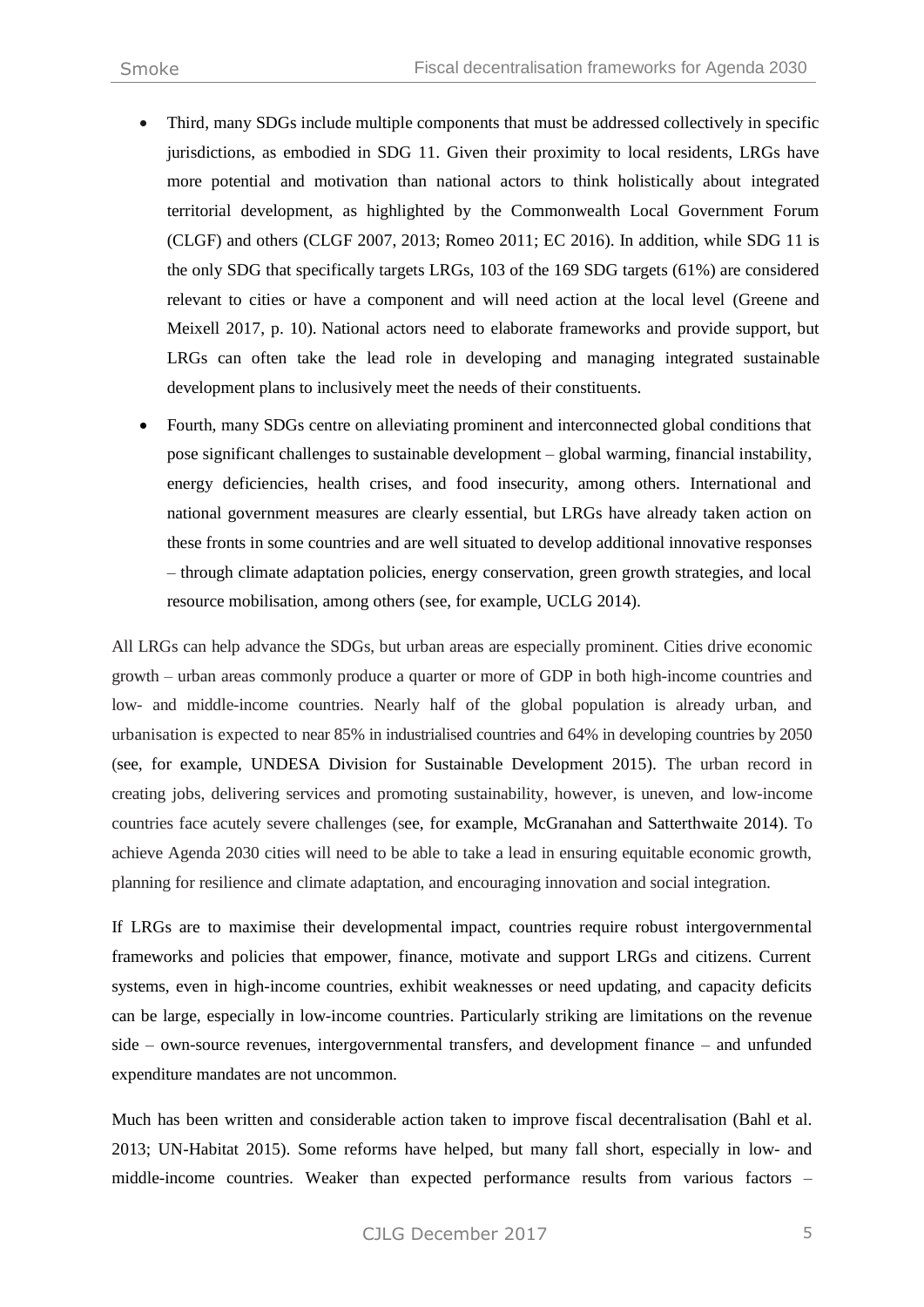inadequately contextualised design, unrealistic expectations, haphazard implementation, and political forces, including central reluctance to empower LRGs and local political dynamics. Conventional approaches to fiscal decentralisation are useful, but their application – and their relevance for the SDGs – must recognise the challenges to be overcome and the extensive variations in goals, structures, functions, capacities and performance across and within countries.<sup>3</sup>

Many considerations are relevant for defining and realising a stronger LRG role in the SDGs. This article focuses on four.

- First, decentralisation reforms are often unduly standardised and inadequately coordinated more contextually sensitive and holistic reforms could enhance synergies among intergovernmental system elements and improve results.
- Second, efforts to improve LRG finance are often inadequate and piecemeal greater focus on integrated resourcing can support development and the SDGs.
- Third, despite the value of a more holistic and integrated approach to framing reform, not everything can be done at once – crafting a pragmatic implementation strategy is essential for even the best designed reforms.
- Finally, the prominence of the SDGs raises a productive opening to rethink fiscal decentralisation reforms that have not gained traction on their own merit.

### **Contextually grounding and integrating decentralisation reforms**

Reforms to improve intergovernmental systems and enhance the role and performance of LRGs are common, but they are often based on simplified general principles. These can lead to overly homogeneous reforms and do not provide LRGs with flexible tools to address their distinct development needs (see Bahl et al. 2013 and Smoke 2015a). In addition, many reforms target specific elements of the system – for example by focusing on either the expenditure or revenue side, only addressing policy design or implementation and management, etc. A principle-driven and targeted approach is pragmatic, but reforms must also account for specific characteristics of each country and LRG, and even narrow reforms must be structured to work harmoniously within the larger intergovernmental system.

Decentralisation is framed as assigning public functions to LRGs along with systems and funds to support implementing these responsibilities to meet public goals.<sup>4</sup> Its multiple forms and accountability channels are well known – deconcentration (local units of higher levels), devolution (elected LRGs with semi-autonomous powers) and delegation (certain function(s) contracted to a LRG or private entity) – as are the key dimensions: administrative, fiscal and political. These dimensions cannot be treated independently if decentralisation benefits are to be achieved, e.g.

<sup>&</sup>lt;sup>3</sup> Diversity is a theme throughout the decentralisation literature. See UCLG (2010, 2014).

<sup>4</sup> Overviews include CLGF (2007), Boex and Yilmaz (2010) and Eaton et al. (2011).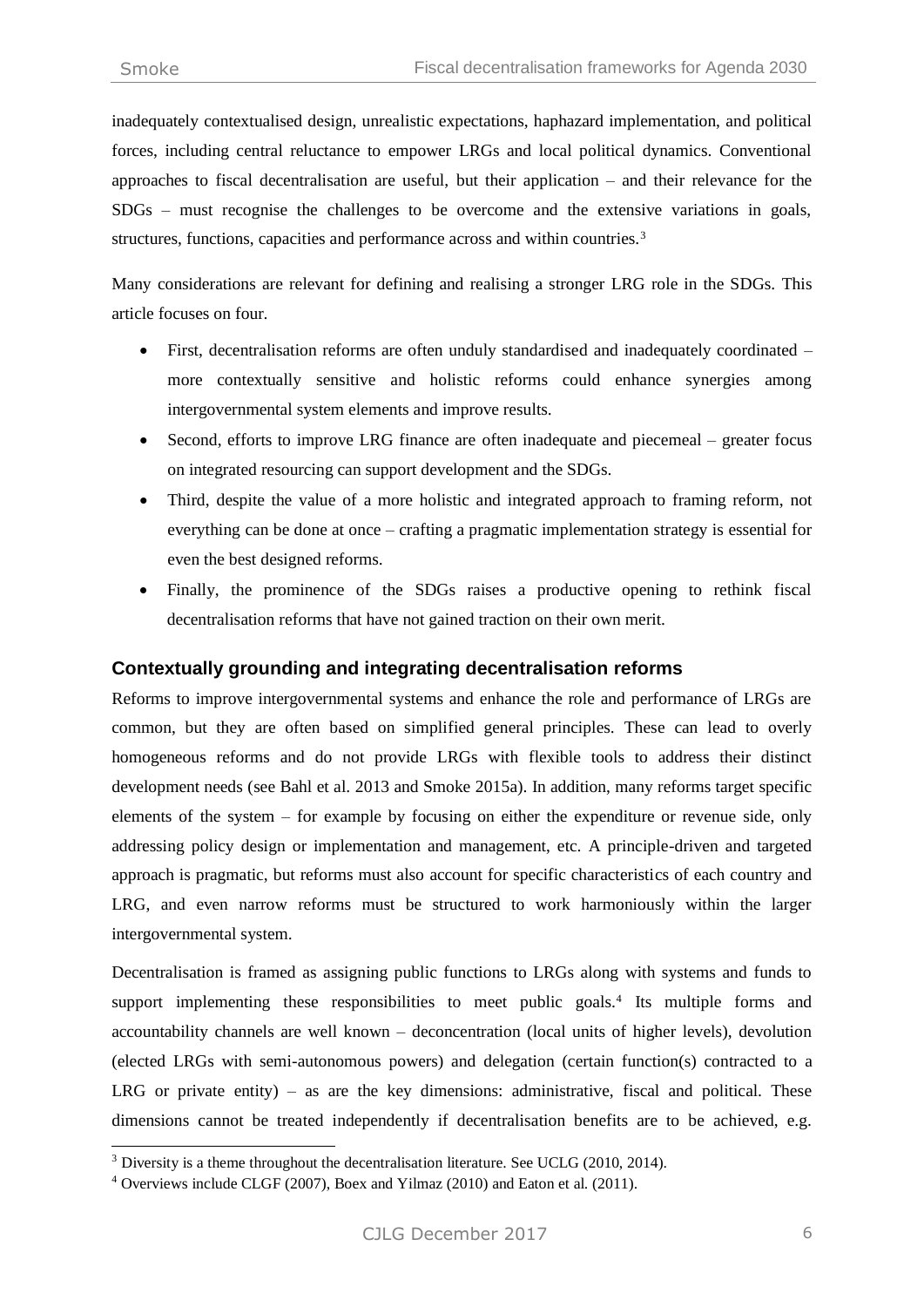political decentralisation (elections) means little unless LRGs have the resources and capacity to respond to their constituents. Decentralisation can be undertaken in unitary systems (central government defines LRG powers), or in federal systems (an intermediate tier – state or province – has a role in defining/managing functions of lower tiers). Unitary systems can be used to govern very large countries or small island states. Exactly how the public sector will operate depends on the types of powers decentralised and the position of LRGs in the larger institutional architecture.

LRG service provision – especially under devolution where citizens directly elect councils – is expected to improve delivery through better governance. Increased proximity of decision makers to their constituents increases accountability and responsiveness, and a more precise tailoring of actions to local needs increases efficiency in the use of limited funds. Relative to central actors, LRGs in principle have greater incentives to innovate (and compete with peers). LRGs can also think holistically about local development compared to specialised sectoral agencies working in silos, which often dominate at central level. Nevertheless, inadequate systems, undue central interference, problematic local politics and weak capacity can work against potential benefits of decentralisation.

Fiscal decentralisation starts with the division of public functions, both those unique to LRGs and those shared with other levels. LRGs are typically given legal authority over a set of functions, but murky legal provisions or obstructionist central behaviour can hinder implementation. Ambiguity can create gaps or redundancies in service delivery, complicate resource mobilisation and allocation as well as create uncertainty about what central governments and citizens should hold LRGs accountable for.

There have been recent efforts to promote a broader view of decentralisation that advocates empowering LRGs to meet a general mandate to develop and provide for the welfare of their territories rather than simply to assume roles and functions assigned to them by the central government (CLGF 2013; Romeo 2011; EC 2016). Often referred to as developmental local government, such an approach sees LRGs as proactive drivers of integrated development, which reinforces their role in supporting the SDGs. This way of operating, however, places greater demands on LRGs.

As per the 'finance follows function' principle, each level needs adequate funding to meet its obligations and general development mandate, which is often a challenge (more below). Effective fiscal decentralisation also depends on systems to manage generation and expenditure of LRG resources, including public financial management (PFM) and fiscal responsibility frameworks. Much effort has been devoted to developing such mechanisms, including use of new technologies for assembling and using information.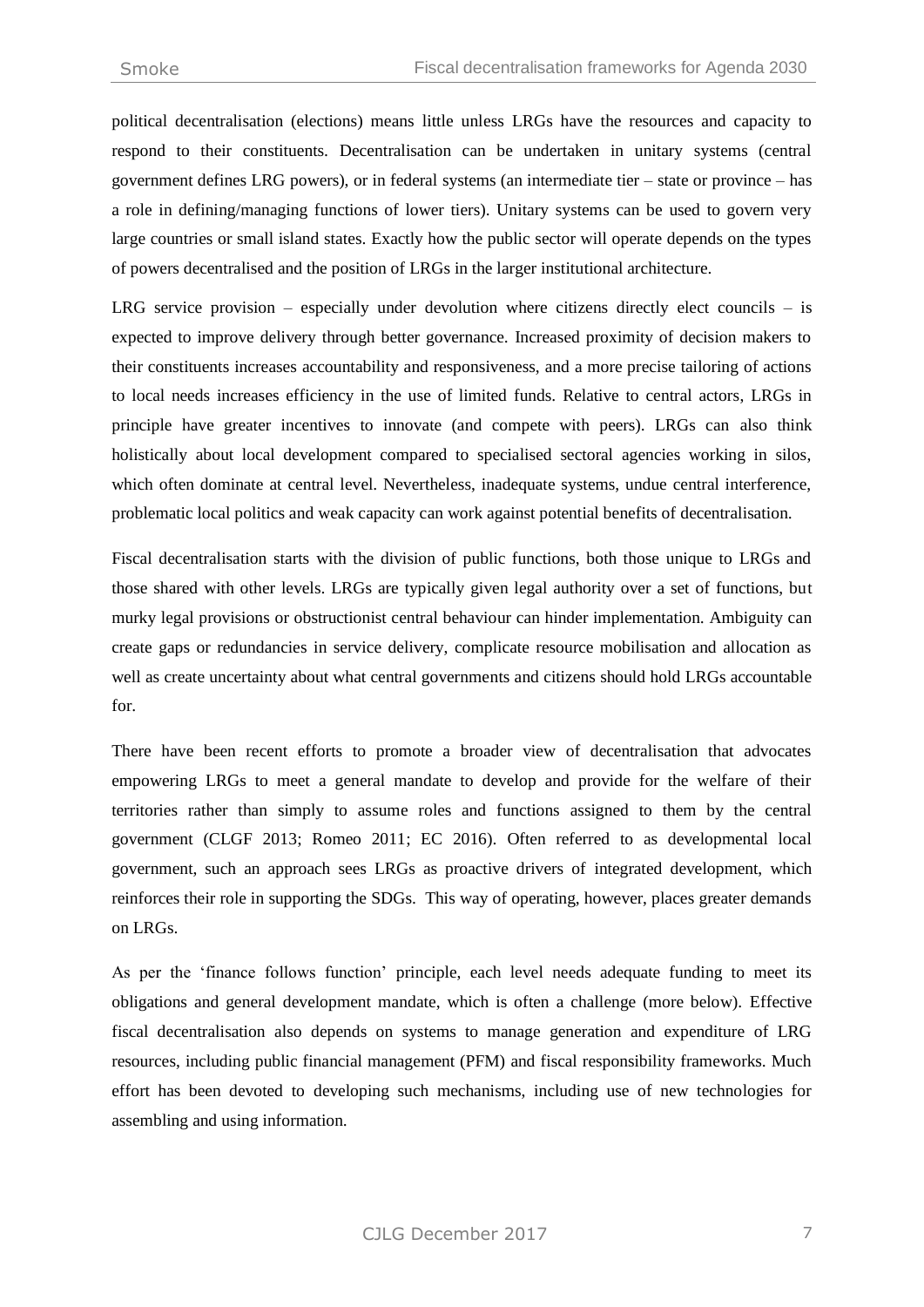LRG performance also depends on the definition, implementation and enforcement of the broader constitutional, legal and administrative framework in which LRGs operate. This goes beyond fiscal and managerial dimensions that focus on LRG powers and functions, planning and budgeting, etc. Property rights, for example, affect property tax policy and administration and have implications for governance and accountability. Civil society rights open space for civic engagement, which can influence LRGs behaviour and the types of partnerships and relations they develop with different sections of the community (Yilmaz et al. 2010; Agrawal and Ribot 2012; Faguet 2014). Such factors can have a significant effect on the extent to which LRGs are accountable to their constituents in how they generate and use public resources.

Finally, it is vital to highlight the significance of the institutional diversity noted above. Countries may have multiple levels that blend devolution, deconcentration, and delegation in varied ways. One form may dominate or the mix may vary, e.g. devolution at one level and deconcentration at another. Intermediate tiers (states, provinces) may have more power than lower tiers (municipalities, districts, etc.), especially in federal systems like Canada, India, Nigeria and Pakistan, or the opposite may be true, as in South Africa, Indonesia and the Philippines. Relations among levels may be relatively independent or more hierarchical, affecting accountability and the autonomy with which LRGs operate.

Relations among units at a particular level, including within key metropolitan areas, can range from well-coordinated to highly fragmented, shaping service delivery across multiple jurisdictions (Slack 2015). Other governmental (e.g. service delivery boards) and/or private actors may have specific responsibilities, and these may or may not be well linked to LRGs. In some cases, other actors trespass on the legally defined functional territory of LRGs.

Small island developing states (SIDS) face particular challenges in that they are often characterised by fragmented and weak administrations and governance structures, few sources of revenue, small populations, and in island atolls large distances between jurisdictions, limiting opportunities to take advantage of economies of scale (CLGF 2015). They also face significant impacts from climate change and have limited resilience to economic or environmental shocks. In such environments LRGs are on the front lines in terms of service delivery but have limited financial tools at their disposal, and the blurring of responsibilities between central and local administrations can add to the challenges.

In short, decentralisation and LRG performance must be understood in terms of the institutional framework in a specific country and the formal and informal relations among differentially empowered levels and units of government and other governmental and nongovernmental actors. Without such an understanding, it is not possible to fully explain LRG performance, to interpret properly the factors that shape it, or to develop meaningful and sustainable reforms intended to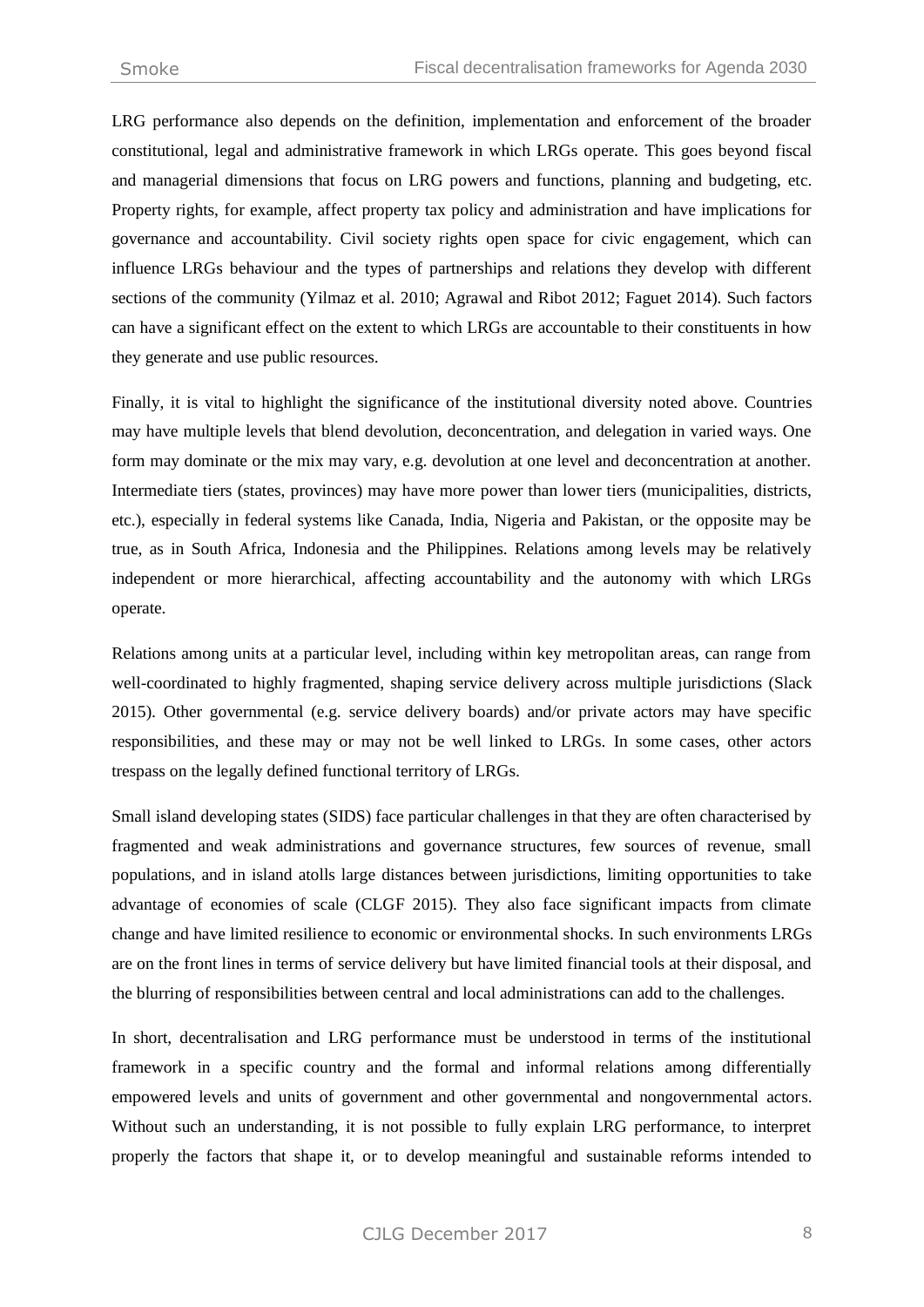improve it. In some cases, major changes in institutional structures could be justified, but only a few countries (e.g. Kenya, Nepal and South Africa) have managed such politically sensitive restructuring.

## **Requirements and options for subnational government finance**

Finance is critical for the SDGs, and subnational finance has been characterised as the missing link in sustainable development finance (UCLG 2015). Like decentralisation in general, there have been many efforts to improve LRG finance, but they have often been fragmented and performed unevenly (UCLG 2010; Bahl et al. 2013; Smoke 2015a; UCLG 2015; UN-Habitat 2015; UNDESA and UNCDF 2017). Various frameworks and analysts have targeted selected elements – functional assignment (particular sectors), local revenue generation (specific sources, such as property tax or user charges), intergovernmental transfers (specific types, such as unconditional, conditional or performance-based) and various forms of development finance (transfers, subsidised loans, market loans).

Dedicated policies and focused analyses are needed, but so is an understanding of how these elements interact. Are there adequate resources to finance a new LRG function? Might transfers discourage own-source revenue generation and borrowing even when use of these options is viable? Are some actions more fundamental or higher priorities or more feasible than others? On balance, it is important to consider reforms in a more integrated and strategic way, even though specific reforms ultimately require dedicated attention.

Options, starting points and trajectories will depend on current and evolving economic and fiscal conditions in each country, including the economic base, the level of development of capital markets and the availability and nature of international assistance in poorer countries. Thus, although promoting greater LRG financial capacity and autonomy is generally desirable, appropriate provisions in a particular country will vary, and they should be expected to change over time as relevant conditions evolve to promote stronger economic development and create better access to capital markets.

Another critical concern is that individual countries are comprised of a range of LRGs with different needs and capacities – ranging from metropolitan and secondary cities to small towns and rural areas – that require varying mixes of finance policies and instruments. Some LRGs (especially urban) have greater opportunities to raise resources, while in other cases, transfers will be more important. Similarly, in some countries at least a number of LRGs will be able to tap capital markets, while for others central government support of LRG borrowing and development finance more generally will be required.

The SDG/FfD agenda has focused on development finance, particularly borrowing and private finance for LRG investment. This is appropriate but not sufficient for LRGs to engage effectively in the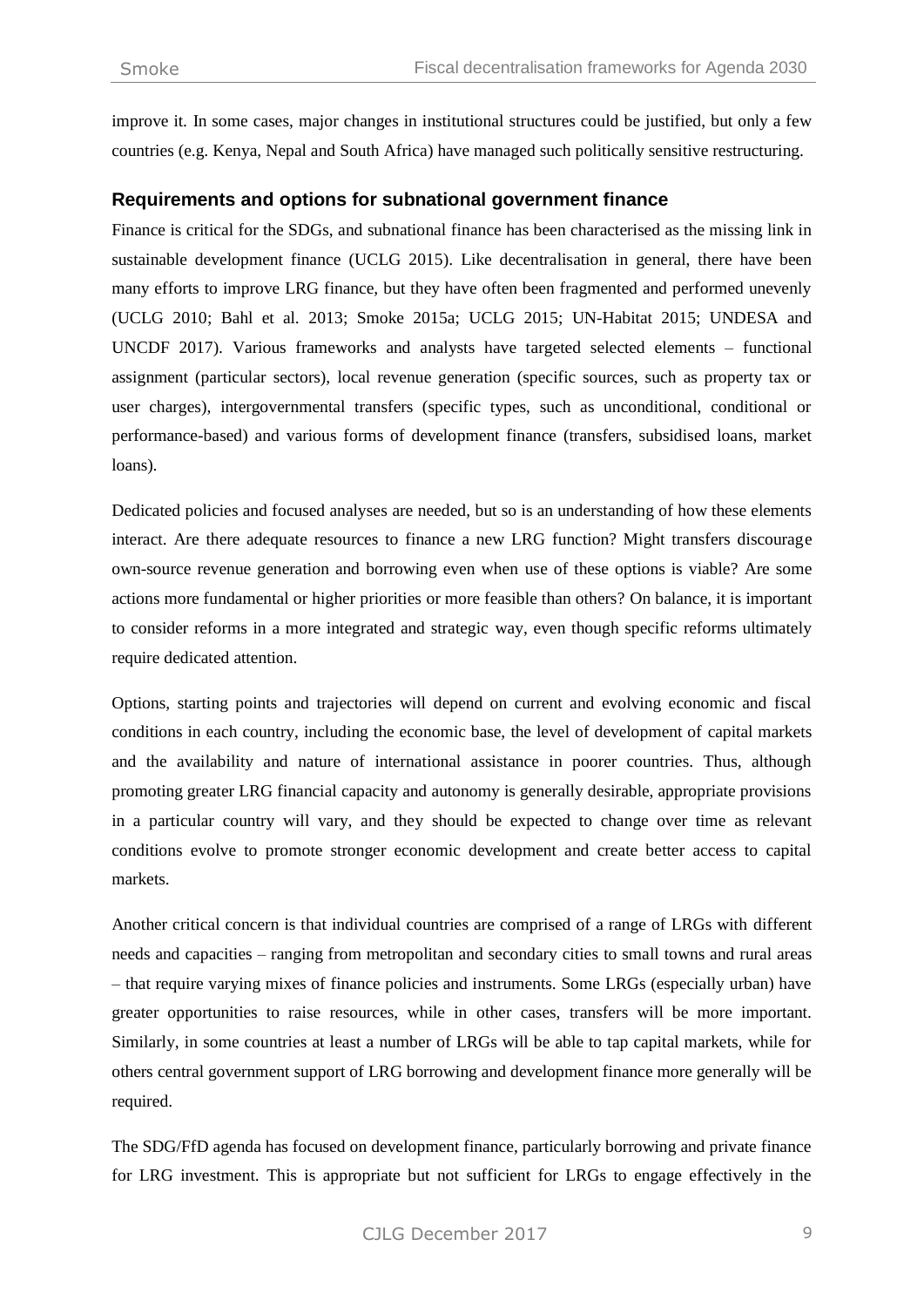SDGs. LRGs also need adequate authority over infrastructure development if they are to be responsible for it. They will be unable to take loans without managerial and fiscal capacity, including to raise revenues for operation and maintenance and debt service. The LRG development finance environment is especially challenging in many low- and middle-income countries. Thus, assessment of what is initially feasible and a strategy to build a sustainable LRG finance system – recurrent and capital – are essential.

#### **The revenue landscape**

Central governments have intrinsic advantages in revenue generation given the nature of productive revenue bases and administrative scale economies, while LRGs often have the edge in providing certain public services due to variations in needs and preferences across jurisdictions. This means that intergovernmental transfers are inevitably important to offset the typical revenue-expenditure imbalance, and how national resources are shared with LRGs is critical. Yet there is also a convincing case for LRGs to raise a reasonable portion of their funds. LRG revenue generation reduces pressure on national budgets, links the costs and benefits of services, raises funds to repay loans for infrastructure investment, and frees up national resources to assist LRGs with weaker fiscal capacity, among others.

#### *Own-source revenues*

The often high functional demands and restrictions on own-source revenues generation result in substantial differences between LRG expenditure responsibilities and revenue capacities. LRGs in middle-income and high-income countries may collect 20–30% or more of their total revenue. In lowincome countries, it is often 10% or less, although there are outliers and there can be much variation within countries. Generally, the superior revenue bases and capacity of major urban governments relative to smaller urban and rural jurisdictions allows them more fiscal independence, but not always. In federal systems, urban governments' revenue authority can be constrained by state government control over local revenue policies and practices.

There is broad agreement that many central governments, especially in low- and middle-income countries, are cautious and decentralise fewer revenue sources than would be justified by fiscal principles and LRGs' needs (UCLG 2010, 2015). Still, a range of LRG own-source revenues is typically available (Bahl and Bird 2008; McCluskey and Franzen 2013; Martinez-Vazquez 2013; UN-Habitat 2015. These include property tax, fees and charges, licences, economic activity taxes, and sometimes at intermediate, urban or metropolitan levels, motor vehicle and natural resource revenues and business or sales taxes. Voluntary LRG surcharges on higher-level taxes are commonly recommended but less frequently used, more commonly in federal or large countries and typically for regional rather than local governments.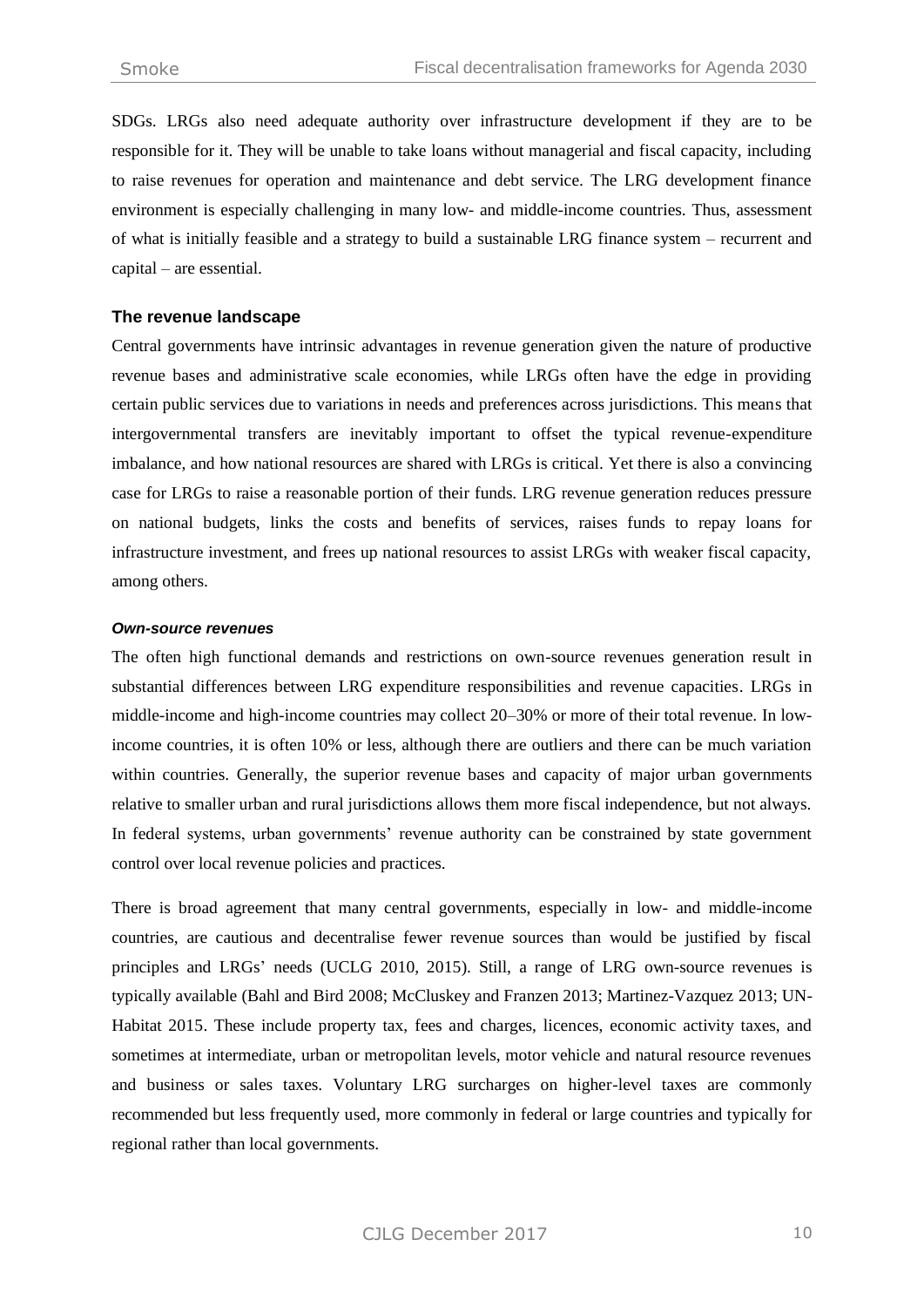Even where LRG revenues are used, however, they are often underutilised. Transfers can create disincentives for LRG revenue generation, limited information and capacity create administrative challenges, and local political dynamics can weaken enforcement. Central regulations and controls are also a common constraint. Full local autonomy over any tax is rare, but there can be some control over the rate, at least within a range. Charges for LRG services, such as water, may be subject to regulation but with some discretion. Of course, LRG own-source revenues and tax sharing provisions are quite diverse, as are the conditions in which they operate. Thus, if LRG revenues are underutilised, it is important to understand what limits yields if the situation is to be improved.

In several countries, there have been positive LRG revenue generation reforms. Some initiatives involve fresh approaches to managing conventional LRGs sources, such as property taxes, including in Bogota (Colombia), Nairobi (Kenya), Mzuzu (Malawi), Maputo (Mozambique), Lagos (Nigeria), and Bo (Sierra Leone). There have also been initiatives to create and expand new LRG sources, such as land value capture (LVC) to raise funds from land value increments generated by infrastructure (roads, sewerage, transit, etc.). <sup>5</sup> LVC instruments include betterment levies, land readjustment, special assessments, and tax increment financing, among others. Thus far LVC has been used more in highincome and stronger middle-income countries, e.g. Brazil, China, Columbia, and India, but there will be greater scope in low- and middle-income countries as urban growth advances and fiscal reforms to strengthen LRGs are adopted.

#### *Intergovernmental fiscal transfers*

-

LRGs in most countries – whether high-income countries or low- and middle-income countries – significantly rely on intergovernmental fiscal transfers given the imbalance between appropriate expenditure and revenue decentralisation, although urban areas can be more fiscally independent.<sup>6</sup> Transfers can improve LRG resource access and autonomy, as well as help to meet priority national development, service delivery and equity goals, including those embodied in the SDGs.

Several aspects of intergovernmental fiscal transfers systems merit consideration. First, given ownsource revenue constraints, LRGs require sufficient and predictable intergovernmental fiscal transfers. There are many demands for public revenues, so central governments cannot fully provide for all LRGs, and the centre also needs flexibility to respond to macroeconomic conditions. Nevertheless, there has been a movement to define the total volume (pool) of intergovernmental fiscal transfers resources in a relatively predictable way to limit disruptive (and politicised) variations in the amount of national funds shared with LRGs.

<sup>&</sup>lt;sup>5</sup> Ingram and Hong (2012), World Economic Forum (2014), Suzuki et al. (2015), UN-HABITAT and IDB (2017), and UNDESA and UNCDF (2017) review various experiences with land value capture.

<sup>6</sup> Synthetic reviews of intergovernmental transfers include Bird and Smart (2002) and Shah (2013).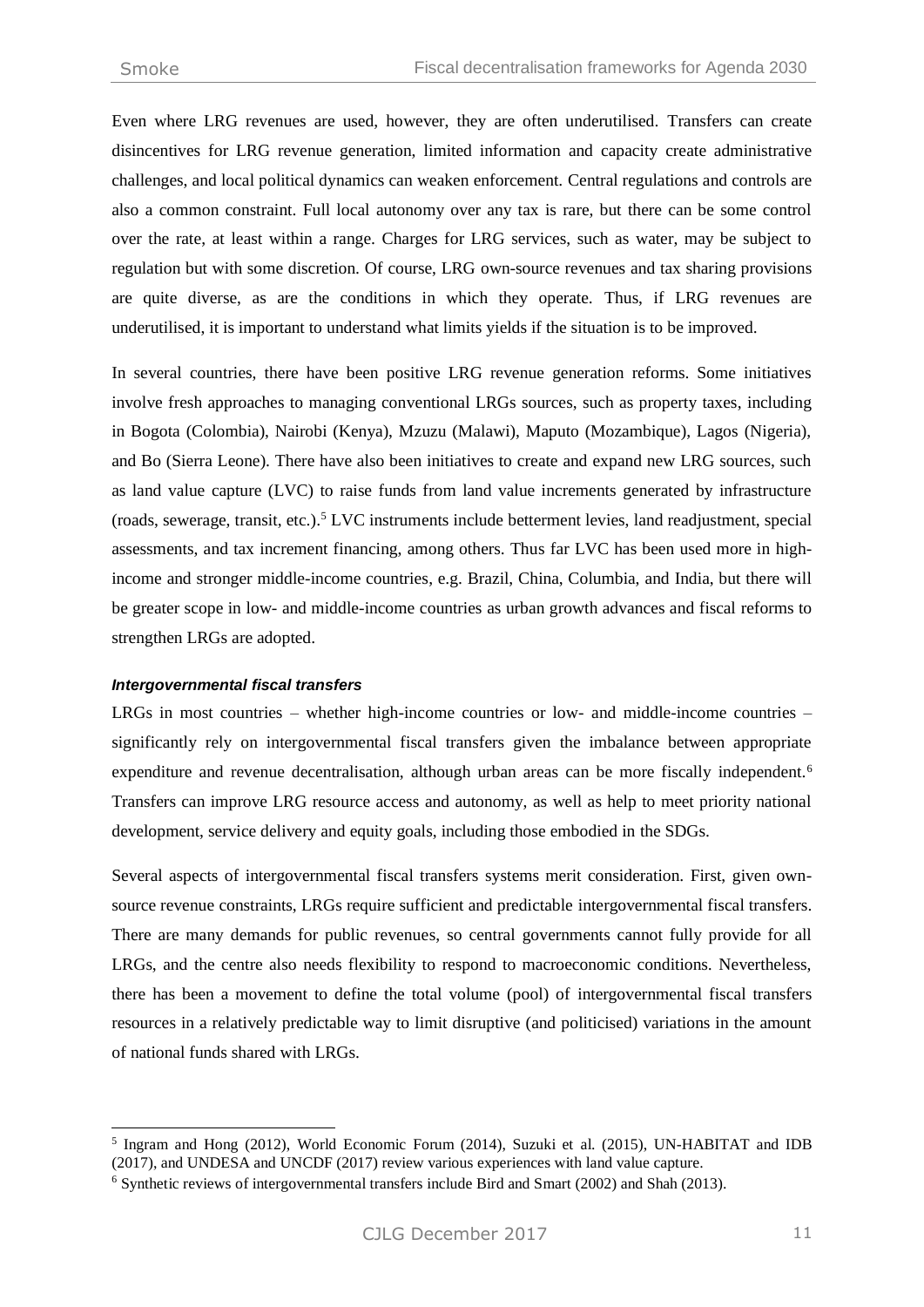Second, it is now common to allocate the intergovernmental fiscal pool on the basis of objective criteria, reducing politicisation and improving transparency. Intergovernmental fiscal formulas allow the centre to advance key goals – improving LRG resources (and targeting poor LRGs if intergovernmental fiscal transfers are redistributive), increasing autonomy (unconditional intergovernmental fiscal transfers), and targeting high priority functions, including those related to SDGs (conditional intergovernmental fiscal transfers). Indeed, a key decision about intergovernmental fiscal transfers systems is which goals are a priority and what this implies for how these transfers should be allocated.

Third, there can be problematic incentives generated by intergovernmental fiscal transfers. If transfers are large and the formula fails to incentivise LRG tax effort, intergovernmental fiscal transfers may dampen own-source revenues generation (and local accountability) as well as borrowing by creditworthy LRGs, even for self-financing infrastructure (reducing funds for less bankable LRGs or investments). In addition, strong conditionality may create incentives to over-privilege certain sectors or to invest in infrastructure that LRGs do not have resources to operate and maintain.

Despite some of the trends, the practice of intergovernmental fiscal transfers is highly diverse. Many countries increasingly define rules for determining the annual intergovernmental fiscal transfer pool, e.g. basing it on a share of a set of taxes or national revenues sources (e.g. Ghana, Kenya, Indonesia, Mexico, the Philippines). In other cases, the intergovernmental fiscal transfers pool is still determined annually in the budget process (e.g. South Africa, Uganda) or set for a specific period of time (e.g. five years in India and Pakistan based on National Finance Commission recommendations).

Some countries have relatively consolidated intergovernmental fiscal transfers systems, e.g. one main unconditional formula-based intergovernmental fiscal transfers in Indonesia, Kenya, and South Africa. Other cases use more than one intergovernmental fiscal transfers or place conditions on general revenue sharing use, as in Brazil, Ghana and Uganda. The level of conditionality can shift over time, as in Uganda, where the centre has increased restrictions on the use of shared funds. Many countries share national revenue with each level of government, but in many federal countries, such as Canada, India, Nigeria, and Pakistan, most transfers go to the intermediate tier, leaving sharing with lower levels largely a state or provincial decision. In all countries a key concern is getting the right balance among the various types of transfers and creating incentives for LRGs to behave in a developmental and fiscally responsible manner.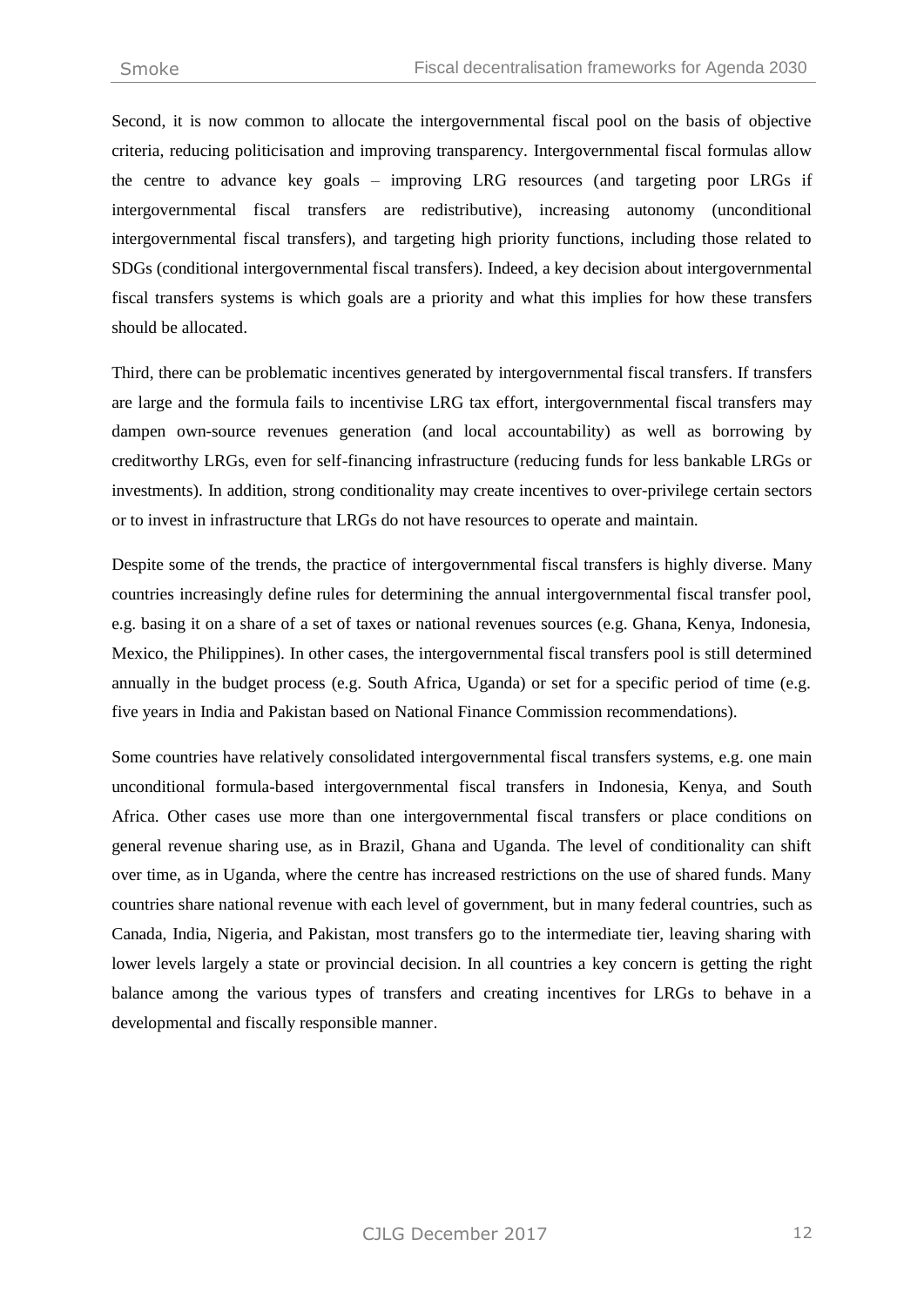### *Financing development*

Subnational governments account globally for nearly two-thirds of public infrastructure investment, about a third of which is financed with grants.<sup>7</sup> In low-income and many middle-income countries, grants tend to dominate. In some cases, a main general transfer programme covers recurrent and capital spending, while in others there are dedicated development transfers, some unconditional, but more commonly for specific sectors. These may be distributed for specific projects or by formula, and LRG matching contributions are not uncommon.

Access to loans from capital markets has been important in high-income countries, but in low- and middle-income countries this is an option primarily for selected larger cities, metropolitan governments and regions. Developing LRG borrowing channels can be achieved over time, but this requires reforms to strengthen the intergovernmental fiscal framework and to build LRG fiscal responsibility and creditworthiness. Where direct access to capital markets is not feasible, quasipublic financial intermediaries, such as municipal development banks/funds have been used. Many such entities have performed poorly, but often due to design flaws and politicisation that can be corrected where there is a genuine desire for reform.

There have in fact been efforts to improve LRG access to development finance. Some countries have developed new borrowing/fiscal responsibility frameworks and have been reinventing financial intermediaries for LRG lending that are more professional and operate on more market-based principles, as well as opening financial markets directly to eligible LRGs (see Ingram et al. 2013; Smoke 2013; UCLG 2015). Other approaches to enhance LRG access to loans include, for example, risk mitigation strategies, such as central government credit guarantees, co-financing initiatives, secondary market support, bond banks and credit pooling (see Kehew et al. 2005; Matsukawa and Habeck 2007; FMDV 2015; AFD and UNDP 2016). A key element of reform, especially for secondary and smaller cities, is building the capacity of administrations to access capital markets and manage loans once secured.

Low- and middle-income countries that have made progress in LRG borrowing have typically offered a range of options using different approaches and with different target LRGs and types of projects. India has expanded use of municipal bonds (with and without tax-free status and guarantees). Other mechanisms at the state level, such as Tamil Nadu Urban Development Fund and Greater Bengaluru Water Supply and Sewerage Project, use pooled financing for LRG lending. Much infrastructure in the Philippines is financed through a public entity, the Municipal Development Fund (which mixes grants and loans) and a private entity, the Local Government Unit Guarantee Corporation. The Development Bank of Southern Africa (a government-owned entity) and the Infrastructure Finance Corporation (a

<sup>7</sup> See the analysis in Martinez-Vazquez and Timofeev (2012). Other studies indicate a smaller but still major role.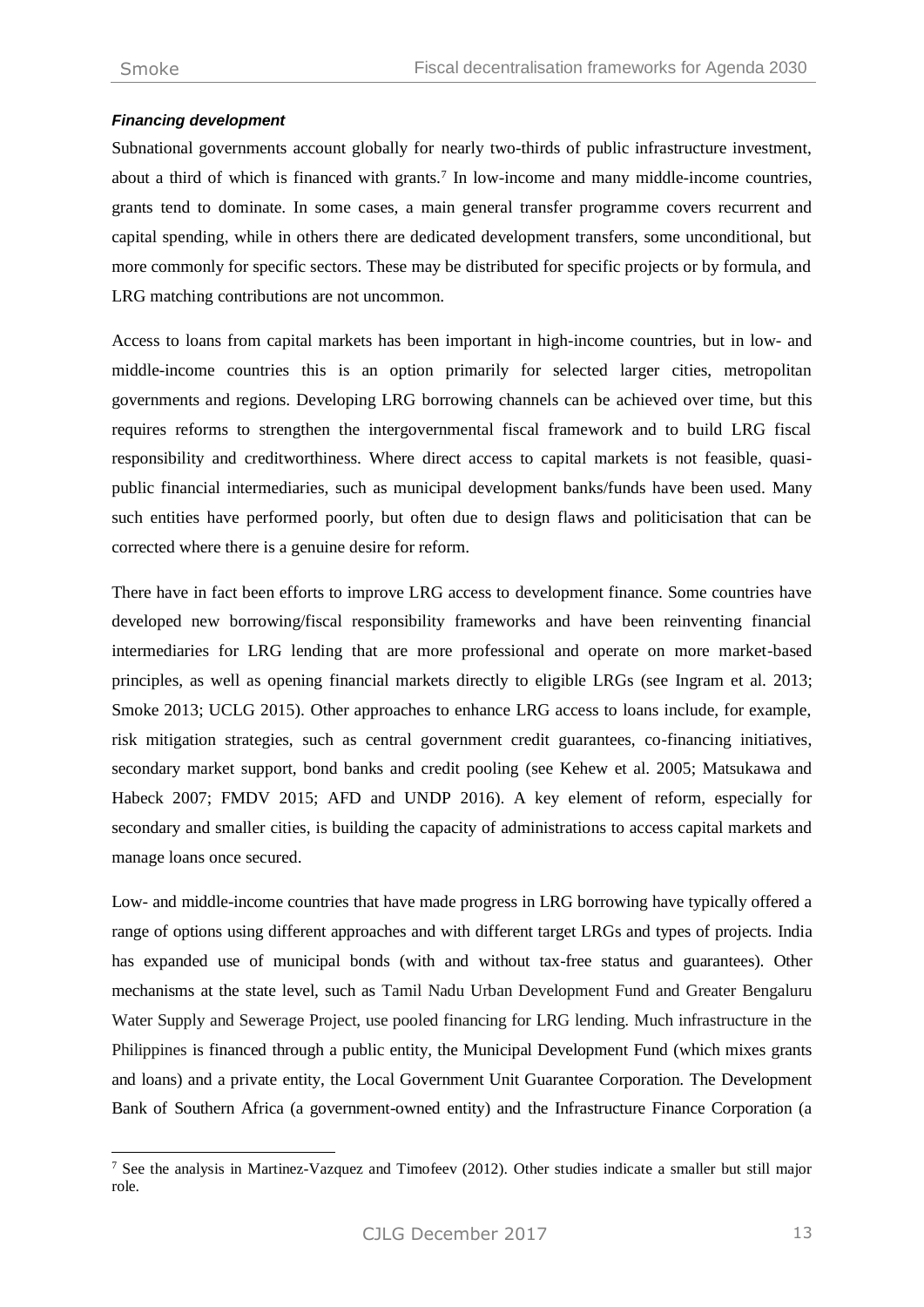private corporation that issues bonds) are the largest players in LRG lending in South Africa, but some larger metropolitan governments, such as Cape Town and Johannesburg, have issued bonds.

Although these examples have pursued approaches that offer multiple options, there are also country reforms that largely focus on particular mechanisms. LRG infrastructure finance in Sri Lanka, for example, is supported through the Local Loans and Development Fund (LLDF), which provides funds at concessional rates for public utilities. Belize City (Belize) has issued municipal bonds for public investments, showing that this instrument can be viable under the right conditions even for small cities.

In short, advances are possible, but the majority of LRGs in many low- and middle-income countries are not creditworthy and need support to build capacity, develop financing strategies and access finance. A good development system under such conditions requires an appropriate range of debt finance options, ranging from grants and subsidised (according to clearly specified criteria) loans for poorer LRGs and non-self-financing projects, to various types of loans for more fiscally sound LRGs and revenuegenerating projects.

Direct access to capital markets is appropriate for creditworthy LRGs if the central government regulates borrowing and enforces fiscal responsibility. Where LRGs are fiscally weaker, more public intervention is generally required. Dedicated financial intermediaries can initially be publicly controlled if designed to minimise politicisation of lending and repayment. Over time, the private sector can become increasingly engaged as LRG creditworthiness improves and perceptions of risk abate.

The most critical challenge is how to 'graduate' weaker LRGs from grants and subsidised loans to greater use of credit markets. This requires some harmonisation in the use of grant and loan mechanisms. Wealthy urban governments should not receive grants and highly subsidised loans for self-financing projects – such funds should largely be reserved for weaker LRGs and projects that cannot directly recover costs. Weaker LRGs could be required to take modest loans to begin to build capacity and a path towards creditworthiness. Another issue is how to capitalise municipal development banks/funds, which might be achieved through an evolving mix of support from development partners and private sources.

Other mechanisms and approaches can also enhance infrastructure finance. LRG public-private partnerships (PPPs) have been challenging, especially in low- and middle-income countries, but they hold future promise (see Marin 2009; Brinkerhoff and Brinkerhoff 2011; Ingram et al. 2013; Suzuki et al. 2015). A number of development partners, including the IFC, the African Development Bank and the multi-donor Cities Development Initiative for Asia and UNCDF, have supported or proposed various kinds of Project Preparation Facilities (PPFs) to promote local infrastructure investment.<sup>8</sup>

<sup>8</sup> GIZ (2014) and World Economic Forum (2014) review some experiences with project preparation facilities.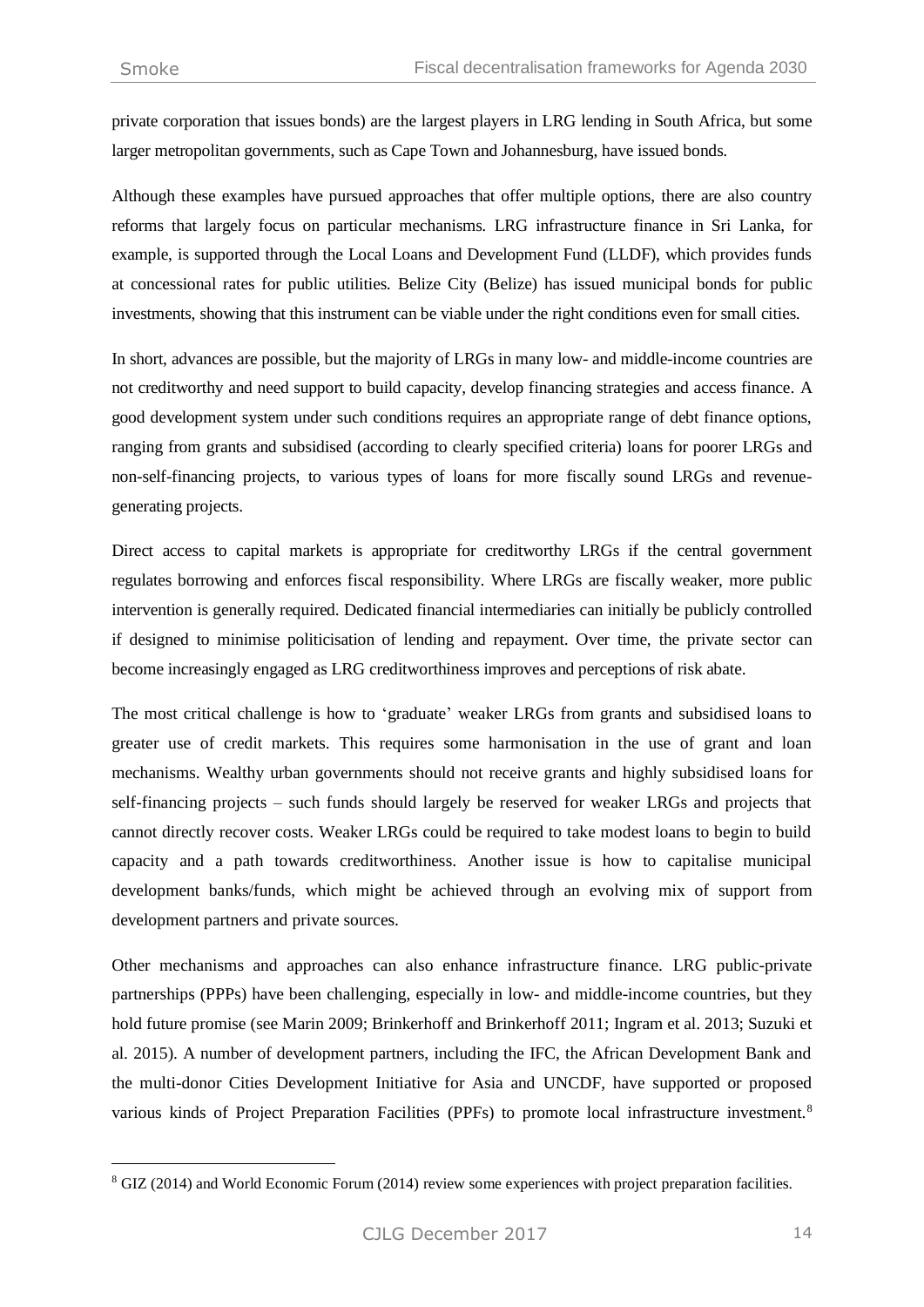$\overline{a}$ 

Concerns about PPFs include their focus on bankable large-scale projects and favouritism to the private sector over LRGs, but they may free up public funds for LRGs and potentially be modified for direct LRG use.

# **Strategic implementation<sup>9</sup>**

The types of reforms needed to expand or recalibrate intergovernmental and LRG finance systems to better support the SDGs will vary across countries. High-income countries with more established systems and capacities should be in a better position to adopt reforms. In many low- and middleincome countries where decentralisation is newer and capacity needs to be developed as reforms are rolled out, the challenges tend to be greater. What needs to be done may be some distance from current policies and practices on the ground. Moving too quickly or without careful planning may jeopardise reform initiatives and limit their intended results.

The first step is obviously to document the specific nature of the problem(s) to be addressed. Are LRG services or revenues generally lacking or is the problem more specific? The next step is understanding why the problem exists. Is the source primarily technical, political or both? Is the problem more related to empowerment or capacity deficits? Have LRGs failed to meet responsibilities or are other actors obstructing their performance or intruding on LRG roles? If resources are limited, what are the key issues – weak LRG creditworthiness, flaws with intergovernmental transfer systems, failure of LRGs to collect revenues from a productive base, local citizen reluctance to pay taxes or user fees, and so on? Further assessment is also required. Are LRGs not creditworthy because they do not have access to own-source revenues or they have weak capacity or they have political credibility problems and cannot collect potentially productive revenues?

It is impossible to exhaustively outline the needed analysis here – there could be many more questions, and a serious analysis would have to dig deeper. But developing a sense of answers to some basic questions can begin to suggest the types of additional inquiry required and to identify solutions that might be considered. At the same time, the relative severity of underlying problems and linkages among them need to be documented, at least to the extent that some operationally specific steps can be proposed that do more than adopt generic reforms routinely recommended to deal with typical problems.

Different actions will involve different lead actors. For example, only the central government can deal with a lack of LRG empowerment or intrusion of central agencies in LRG responsibilities. LRGs, however, may be in a position to improve collection of own-source revenues or pursue new sources

<sup>9</sup> Work on implementation of decentralisation and LRG reform includes: Connerley et al. (2010), Eaton et al. (2011) and Smoke (2015b).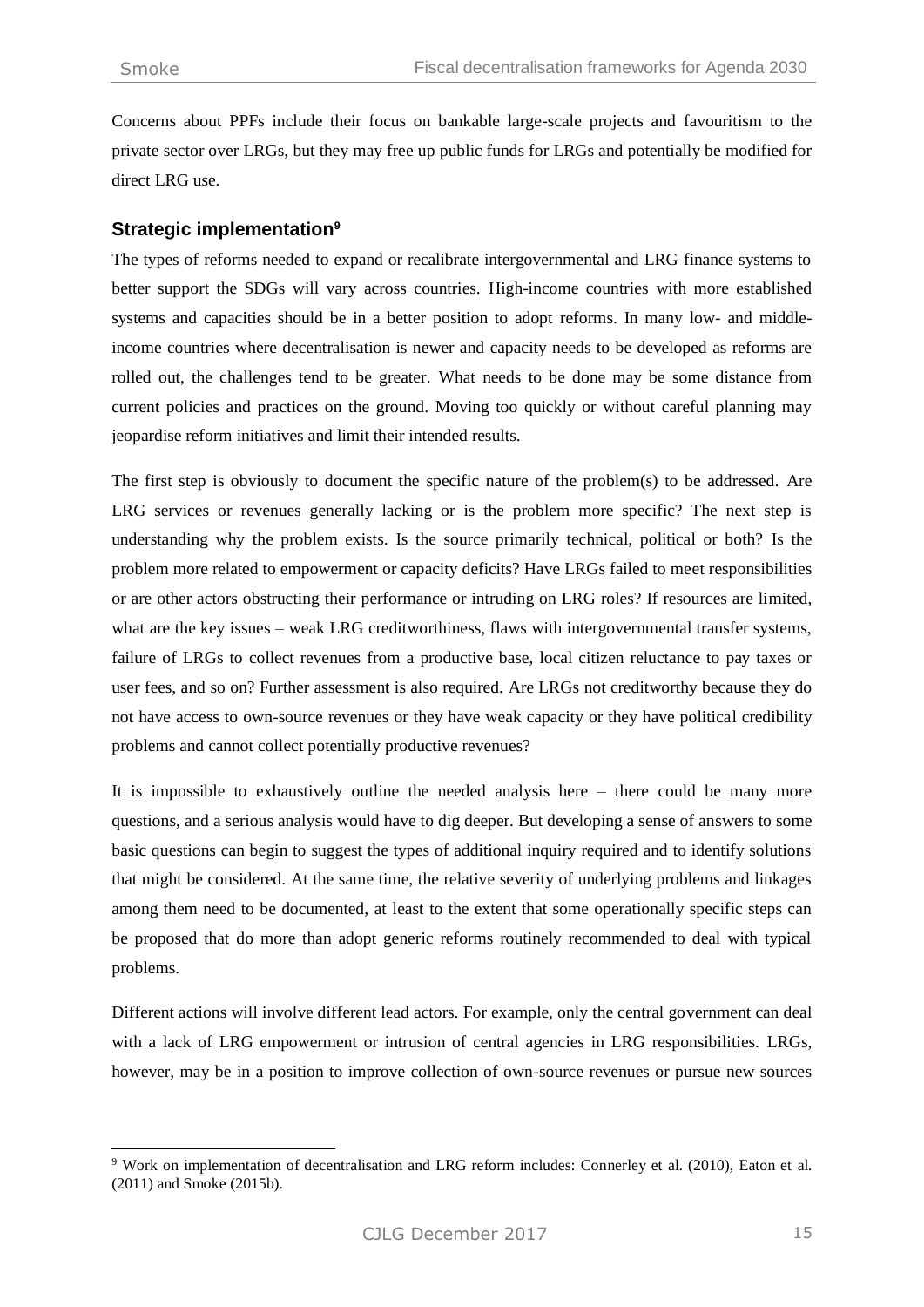consistent with legal provisions. In many cases, collaborative actions by central and subnational governments will be required.

Once the nature of a problem has been identified and the factors underlying it have been documented, a pragmatic strategy for reform can be developed. This is potentially demanding, and there are many ways it could be done, again depending on context and which actor leads. If action were taken by the central government to enhance the powers and capacity of LRGs, for example, a strategy might include certain elements – starting points, incentives, and capacity development.

First, it would be important to *identify starting points for the reform process*. In some cases, there will be opportunities to take major steps quickly. In other cases, a more cautious approach would be indicated. Taking into account the results of the type of diagnostics suggested above, initial steps could engage motivated partners and focus on solutions more likely to realise quick wins. This requires prioritising reforms, perhaps focusing on basic tasks that do not excessively intimidate key power bases or overpower LRG capacity. It would of course be productive to identify something that is significant and visible enough to begin to move the system in a better direction and with potential to initiate a process that could sustain advances. Leadership from both central and local and regional governments in this phase of reforms is essential in building a shared vision and stakeholder buy-in for the starting point and more challenging steps to come.

A related concern is that national decentralisation reforms often assume LRGs to be similar and do not sufficiently distinguish among them. Treating those with limited capacity as being capable of assuming major functions tempts failure, while unduly controlling LRGs with demonstrated capacity and intent is wasteful and undercuts local accountability. Differential starting points (asymmetric decentralisation) can be constructive, such that these LRG variations are recognised in the reform process. Some reforms could even be negotiated with LRGs, placing some onus on them to observe steps they agreed to. Such an approach may also help ensure that LRGs will try to prepare for more responsibility and also improve the confidence of other stakeholders.

A further issue is that individual elements of LRG governance should ideally be linked to recognise the interdependencies outlined above, even if initially in a limited way. A fragmented reform approach targeting only limited aspects of the system may sometimes be effective, but it can also result in reforms that appear consistent with accepted principles and good practice but cannot independently create or sustain desired results.

Second, there is value in *constructing both positive and negative incentives* (rewards and penalties) for central and local and regional actors to meet agreed measures. Where multiple actors (e.g. ministries that must take actions to empower or support LRGs and/or international development partners who provide assistance), are involved, some institutional mechanism to oversee, support and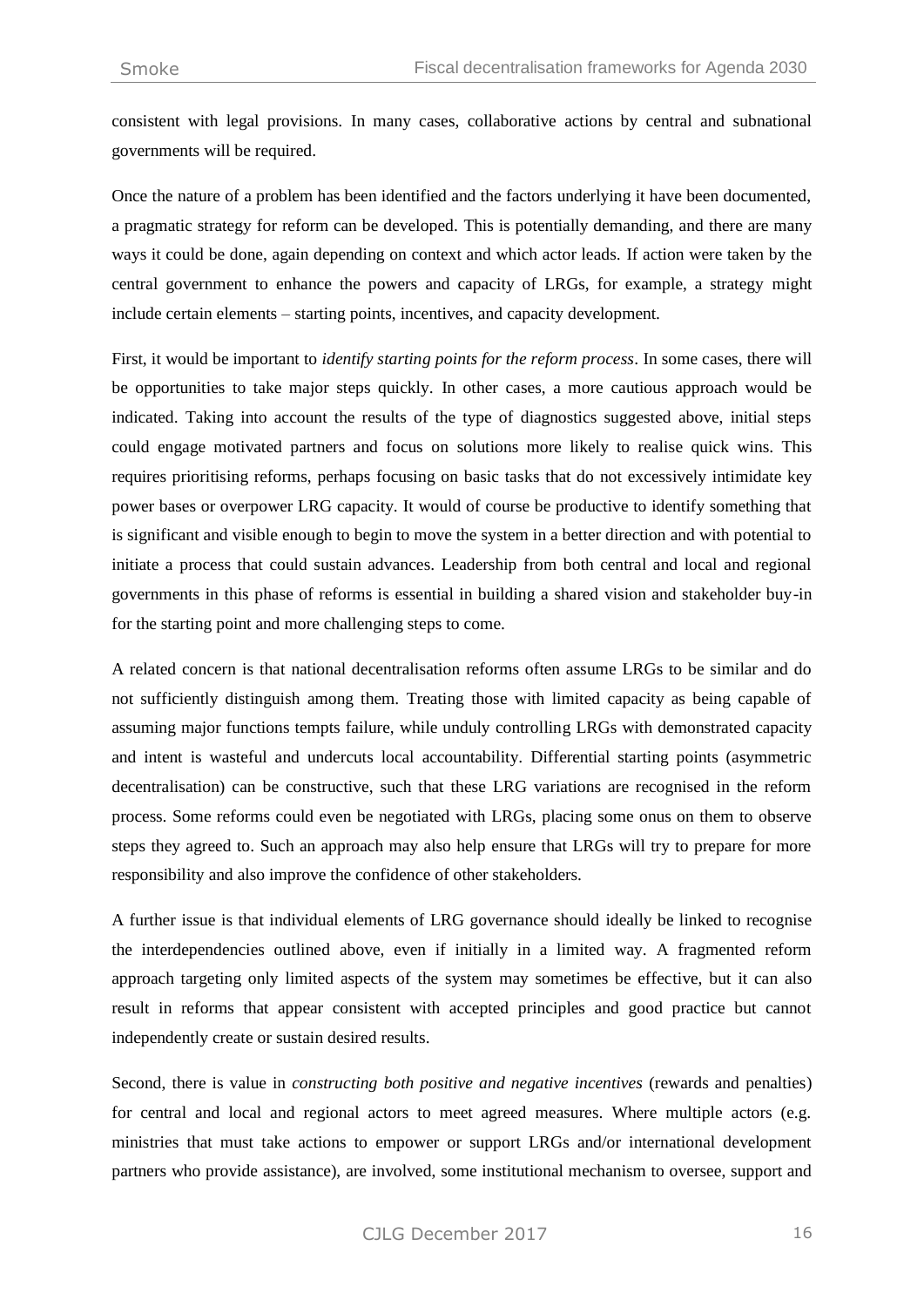enforce implementation could help to motivate all actors to meet their obligations. Developing such mechanisms is not easy, but efforts in this direction can raise awareness and help to improve compliance.

Various types of incentives may encourage LRG adoption of reforms and improve performance. These include: enforceable accountability mechanisms, such as central government contracts with LRGs (e.g. Rwanda); financial incentives to adopt reforms and meet targets (e.g. Bangladesh and Uganda), such as compliance or performance-based grants; and tournament approaches, such as contests or review processes that recognise improved service delivery, revenue generation or other LRG achievements (e.g. Australia and the Philippines).

Third, *enhancing capacity building and technical assistance* are widely acknowledged as critical for implementing LRG reform. These functions, however, are often standardised and mechanical. Although lessening, there has been a persistent predisposition to use traditional supply-driven classroom training and not enough 'on the job' training to enhance the development, application and retention of relevant skills. Even more fundamentally, without civil service systems that adequately compensate staff and provide meaningful career progression, those with enhanced capacity may move to other jobs.

There has also been an enduring bias on developing technical skills, which are obviously important, but governance capacity is also needed for sustainable reform. LRGs need to learn how to work more effectively with higher-level governments, their peers and their constituents, and elected and appointed LRG officials must also work effectively together. To some extent such needs are recognised in the push to improve accountability in multi-stakeholder environments, but consensus may be more on paper than in practice, and governance capacity may continue to be pursued in superficial and piecemeal ways.

Finally, the overall strategy needs to be consolidated. The trajectory of reform, which as noted above can have different starting points and paces, should ideally incorporate incentives and be directly linked to efforts to build capacity and improve performance over time. Technical reforms can be rolled out in a way that ties capacity development to specific functions that will be undertaken during a particular period. Reforms could progressively proceed based on well-defined criteria that make it clear what a LRG must do before being empowered with additional responsibilities or resources.

Such an approach can be challenging and may risk becoming overly bureaucratic, and in cases with more advanced systems in place and generally stronger capacity it will not be necessary. More thinking and effort in this direction, however, can often be productive, and it may reduce arbitrary or politicised decisions about moving on to next steps and limit stalling of LRG empowerment processes which is often experienced, especially in low-income countries.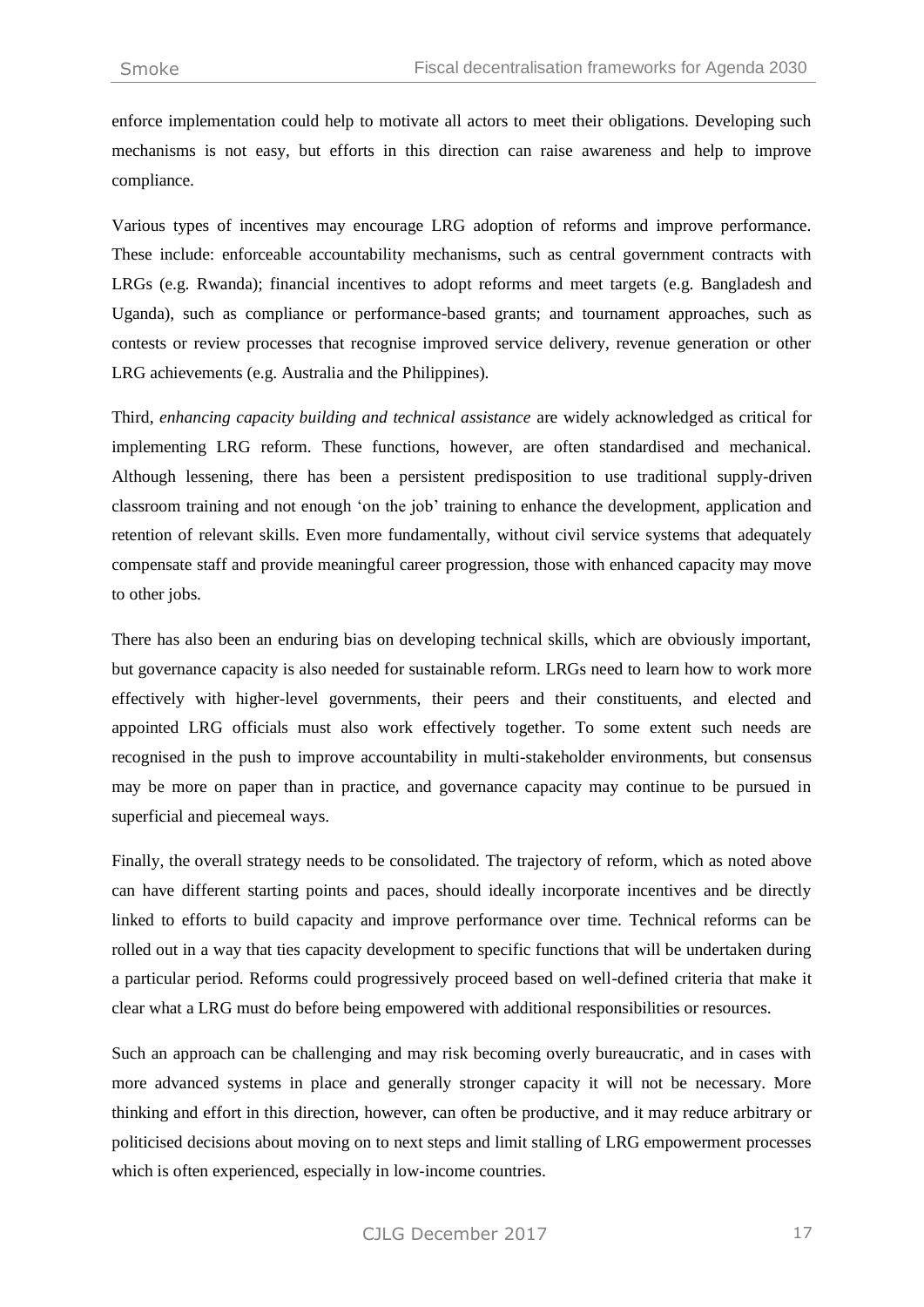An implementation strategy will also be required for actions LRGs can take more independently of the national government. Even capable LRGs will often need to act strategically in adopting reforms that, for example, require major increases in taxes paid by local residents. One approach might be to tie revenue increases to specific benefits. If moving to full property valuation is intended and current valuations are low, assessment ratios could be phased in and tied to service improvements for local businesses and residents. Similarly, new user charges could move gradually towards cost recovery to avoid undesirable inequities, reductions in basic service use, adverse administrative impacts, political resistance, etc. New systems and procedures could also be tested through pilot initiatives, allowing experimentation and modification before wider adoption.

# **Linking fiscal decentralisation reforms to the SDGs**

As emphasised throughout this article, fiscal decentralisation reforms have been pursued for decades, often with underwhelming or mixed results. **<sup>10</sup>** The emergence and prominence of the SDGs present an opportunity to weigh the implications of the SDGs for the strategic pursuit of decentralisation reforms. Assessing how to localise and implement the SDGs can also provide insights into how to prioritise and sequence decentralisation reforms, both fiscal and beyond. Pursuing reforms in this way may help to get traction on essential fiscal decentralisation reforms that have not taken root in previous incarnations.

Although there is a common set of SDGs, each country's particular challenges with respect to those goals, their relative priorities, and the potential for the current LRG system to help attain them varies considerably. Thus, the design and implementation of any reform programme needs to be country specific, considering context, politics, capacity and other factors noted above. National governments are at different stages of aligning their national development plans to the SDGs, but there will often be room for improving efforts to contextualise and pragmatically frame their SDG strategy.

Differences across countries also implies that a set of contextualised – rather than standardised – institutions and processes are needed to pursue the SDGs and shape the role of LRGs in doing so. Each country will need to develop an approach to connect the SDGs to any relevant reshaping of intergovernmental structures, functions, resources and relations. Even with the SDGs as a focus, the process can determine constructive LRG reform strategies and support mechanisms. Although individual countries should drive the approach to the SDGs, many may need external support, especially in low- and middle-income countries, and all could benefit from a means to exchange country experiences.

If LRGs are to be key players in achieving the SDGs, several critical steps must generally be taken. These measures must, of course, be properly tailored to the contexts and needs of specific countries

 $10$  Elaboration of the points outlined here is provided in UCLG (2015) and Smoke and Nixon (2016).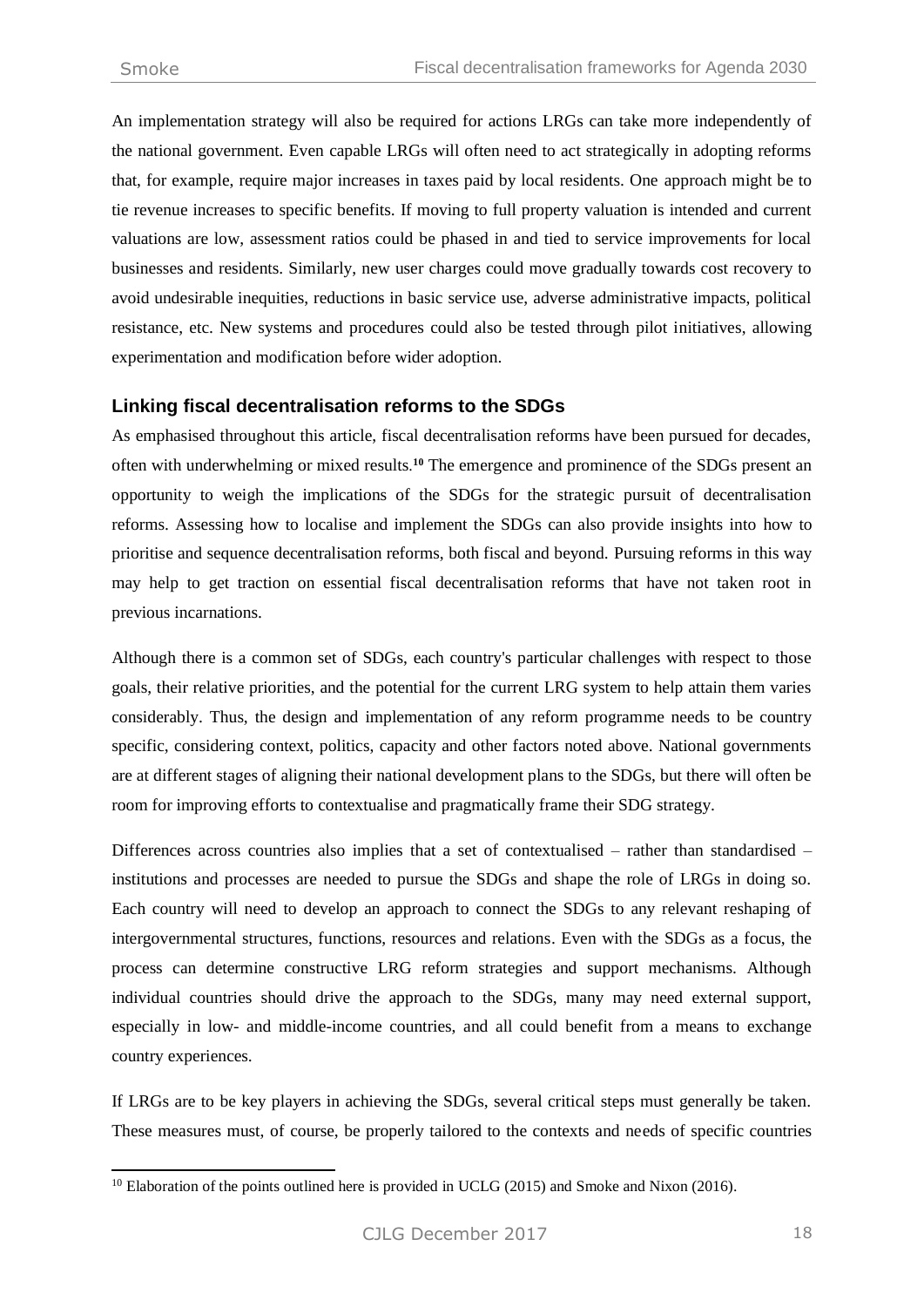and appropriately supported by the international community as requested by countries that need and desire assistance:

- First, LRGs will often need to be more robustly empowered to act not only more autonomously, but also as players in a multi-actor team. The degree of empowerment required will necessarily vary across and perhaps within countries.
- Second, LRGs need sufficient resources to carry out their functions. As discussed above, LRG revenue sources should be developed in an integrated way that ensures better operation of the overall system. Development finance is a priority for many SDGs, but it is dependent on overall fiscal capacity.
- Third, LRGs need increased incentives to operate transparently and in an accountable manner. This means getting an appropriate balance between upward and downward accountability, which can evolve over time as LRGs improve capacity and results. Good information and monitoring are essential.
- Fourth, LRGs need capacity to function effectively and to act developmentally. Capacity needs will vary – both in terms of general LRG requirements and the demands of specific SDGs.

Another basic consideration is what type of strategic process is needed to move forward. Several elements would need to be considered:

- First, the starting point is to document the current situation in a particular country, including intergovernmental relations and contextual conditions that could support or hinder more effective LRGs. This is, of course, a very large area of inquiry, but it is important to have a general understanding of the strengths and weaknesses of the intergovernmental system as per the discussion above.
- Second, SDG deficits should be identified. Some of these deficits would be related to the unmet potential role of LRGs in more specific SDGs, such as particular services, conflict management, or infrastructure, while others relate to more holistic issues such as economic growth, inequality and resilience.
- Third, based on previous assessments, it will be necessary to determine priority reforms and articulate pragmatic strategies for enhancing LRG systems and practices. The strategy should identify entry points, sequencing, and pace, as well as the types of incentives, support, and capacity building that might be required.
- Fourth, it is essential to develop institutions and processes for monitoring the progression of reforms and their relationship to the SDGs. Some standard benchmarks may be useful, but there is also room for negotiating some of them with LRGs. The results can be used to inform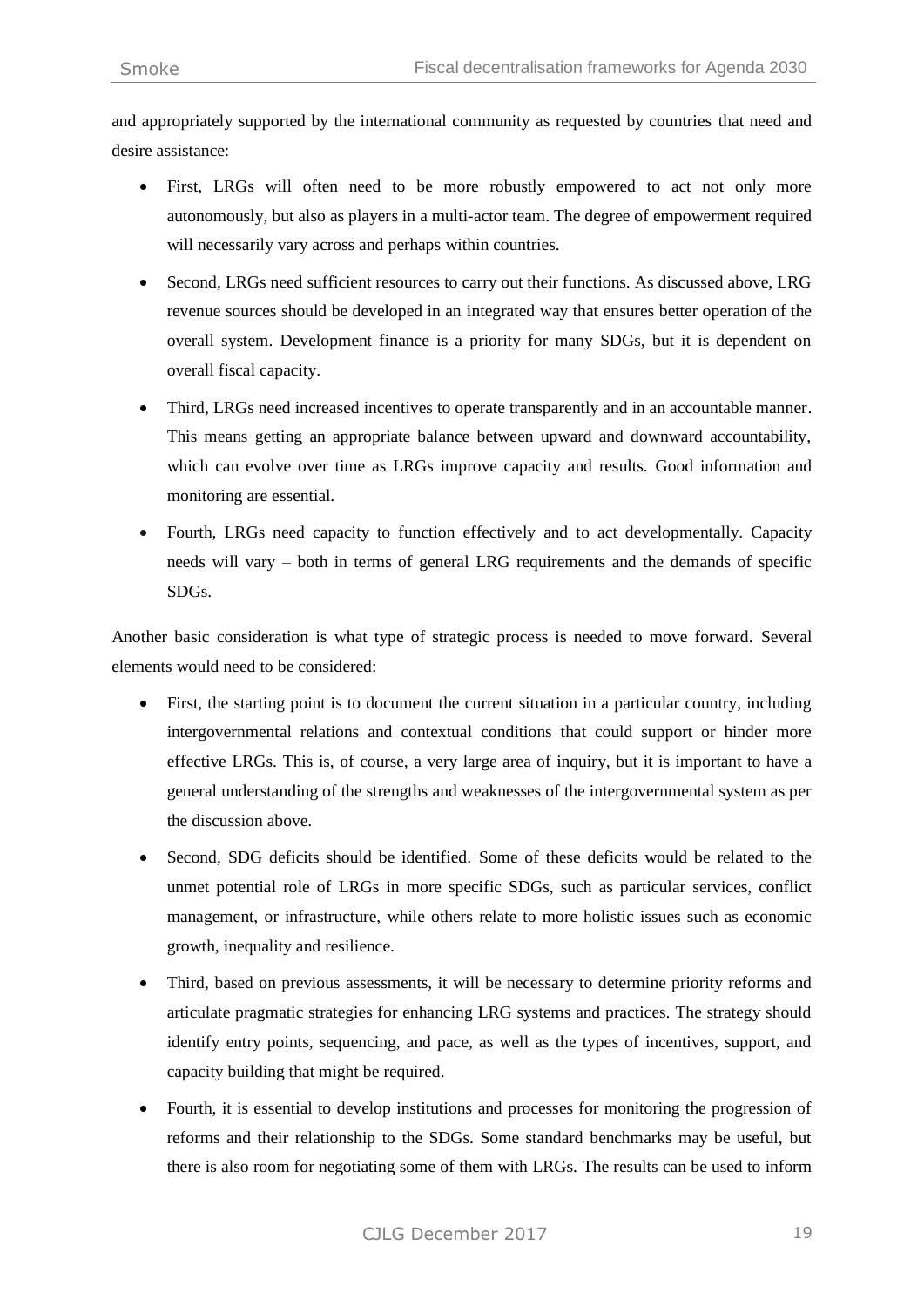and enable adjustments to the reform objectives and the strategy itself as lessons are learned from experience.

Given the breadth and complexity of the SDGs and prominent differences in the LRG context and needs across countries, there is no single best approach to how LRGs can support the SDGs. Moreover, there is no single best answer to the question of which intergovernmental system reforms have the greatest potential to improve the ability of LRGs to promote sustainable development.

Commonwealth members, like all countries, face the pressing and consequential challenge of making progress on this front. Creating and applying better diagnostics can help policymakers and practitioners to better understand current conditions and needs. Developing dynamic processes that make use of improved information and include relevant stakeholders in a meaningful way can support strategic advances in meeting the SDGs with greater contributions from more empowered, capable and motivated LRGs.

### **Declaration of conflicting interest**

The author declared no potential conflicts of interest with respect to the research, authorship, and/or publication of this article.

### **Funding**

This paper was commissioned by the Commonwealth Local Government Forum with the assistance of the European Union and PLATFORMA, and an earlier version was produced as the background paper to the 2017 Commonwealth Local Government Conference, held in Valletta, Malta Nov 21–24.

# **References**

- AFD and UNDP. (2016) *Financing the SDGs in the least developed countries: Diversifying the financing toolbox and managing vulnerability*. Paris and New York: Agence Française de Développement and United Nations Development Programme.
- Agrawal, A. and Ribot, J. (2012) *Assessing the effectiveness of democratic accountability mechanisms in local governance*. Washington, DC: USAID.
- Bahl, R. and Bird, R. (2008) Subnational taxes in developing countries: The way forward. *Public Budgeting and Finance*, 28 (4), 1–25. <https://doi.org/10.1111/j.1540-5850.2008.00914.x>
- Bahl, R., Linn, J. and Wetzel, D. (eds.) (2013) *Financing metropolitan governments in developing countries*. Cambridge, MA: Lincoln Institute of Land Policy.
- Bird, R. and Smart, M. (2002) Intergovernmental fiscal transfers: International lessons for developing countries. *World Development,* 30 (6), 899–912. [https://doi.org/10.1016/s0305-750x\(02\)00016-5](https://doi.org/10.1016/s0305-750x(02)00016-5)
- Boex, J. and Yilmaz, S. (2010) *An analytical framework for assessing democratic local governance and the local public sector*. Washington, DC: The Urban Institute.
- Brinkerhoff, D. and Brinkerhoff, J. (2011) Public-private partnerships: Perspectives on purposes, publicness and good governance. *Public Administration and Development*, 31 (1), 2–14. <https://doi.org/10.1002/pad.584>
- Commonwealth Local Government Forum. (2007) *The Aberdeen agenda: Commonwealth principles on good practice for local democracy and good governance.* London: CLGF.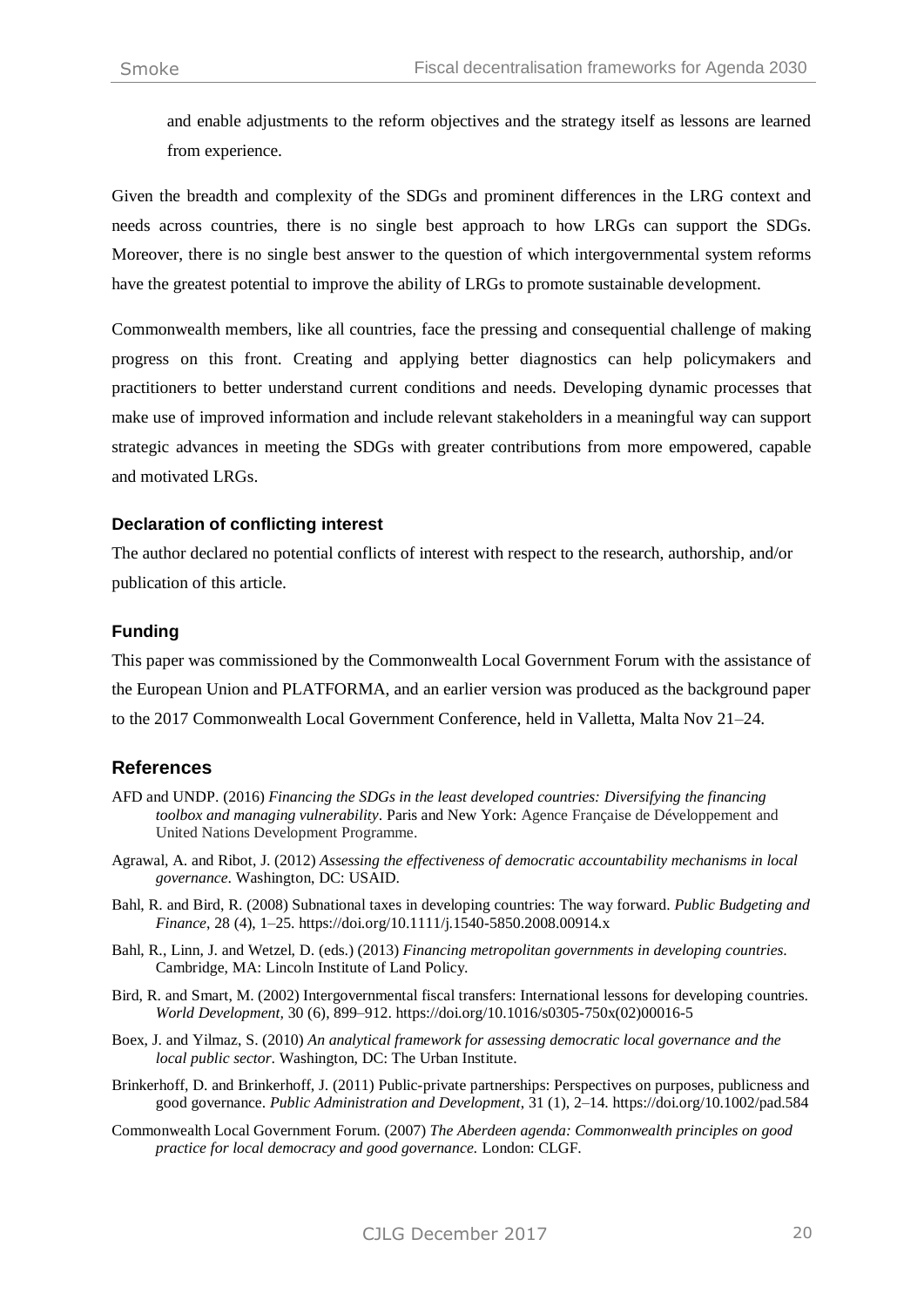- Commonwealth Local Government Forum. (2013) *Developmental local government: Putting local government at the heart of development.* London: CLGF.
- Commonwealth Local Government Forum. (2015) *Commonwealth Local Government handbook 2015–16.* London: CLGF.
- Connerly, E., Eaton, K. and Smoke, P. (eds.) (2010) *Making decentralization work: Democracy, development and security*. Boulder, CO: Lynne Rienner Publishers. <https://doi.org/10.1017/s1537592711003689>
- Eaton, K., Kaiser, K. and Smoke, P. (2011) *The political economy of decentralization reform: Implications for aid effectiveness.* Washington, DC: The World Bank. <https://doi.org/10.1596/978-0-8213-8840-2>
- European Commission. (2016) *Supporting decentralisation, local governance and local development through a territorial approach*. Brussels: European Commission, Directorate General for International Cooperation and Development.
- Faguet, J-P. (2014) Decentralisation and governance. *World Development,* 53 (1), 2–13. <https://doi.org/10.1016/j.worlddev.2013.01.002>
- FMDV. (2015) *The potential catalytic role of subnational pooled financing mechanisms*. Paris: Fonds Mondial de Développement des Villes/Global Fund for Cities Development.
- Frank, J. and Martinez Vazquez, J. (2016) *Decentralisation and infrastructure in the global economy.* Cheltenham: Edward Elgar.
- GIZ. (2014) *The future of multilateral concessional finance*. Bonn: GIZ.
- Greene, S. and. Meixell, B. (2017) *Hacking the sustainable development goals*. Washington, DC: Urban Institute.
- Ingram, G. and Hong, Y. (2012) *Value capture and land policies*. Cambridge, MA: Lincoln Institute of Land Policy.
- Ingram, G., Liu, Z. and Brandt, K. (2013) Metropolitan infrastructure and capital finance. In: Bahl, R., Linn, J. and Wetzel, D. (eds.) *Financing metropolitan governments in developing countries*. Cambridge, MA: Lincoln Institute of Land Policy.
- Kehew, R., Matsukawa, T. and Petersen, J. (2005) *Local financing for sub-sovereign infrastructure in developing countries*. Washington, DC: World Bank.
- Local Development International. (2013) *The role of decentralisation/devolution in improving development outcomes at the local level: A review of the literature and selected cases.* London: UK Department for International Development.
- Marin, P. (2009) *Public private partnerships for urban water.* Washington, DC: The World Bank. <https://doi.org/10.1596/978-0-8213-7956-1>
- Martinez-Vazquez, J. (2013) Local non-property revenues. In: Bahl, R., Linn, J. and Wetzel, D. (eds.) *Financing metropolitan governments in developing countries* (pp. 183–211). Cambridge, MA: Lincoln Institute of Land Policy.
- Martinez-Vazquez, J. and Timofeev, A. (2012) *Propensity to invest and the additionality of capital transfers: A country panel perspective.* Atlanta. GA: International Center for Public Policy, Andrew Young School of Policy Studies, Georgia State University. [https://doi.org/10.2139/ssrn.2186131](https://doi.org/10.2139/ssrn.2186131 )
- Matsukawa, T. and Habeck, O. (2007) *Recent trends in risk mitigation instruments for infrastructure finance.* Washington, DC: The World Bank.
- McCluskey, W. and Franzen, R. (2013) Property taxation in metropolitan cities. In: Bahl, R., Linn, J. and Wetzel, D. (eds.) *Financing metropolitan governments in developing countries* (pp. 159–181). Cambridge, MA: Lincoln Institute of Land Policy.
- McGranahan, G. and Satterthwaite, D. (2014) *Urbanization concepts and trends*. IIED Working Paper. London: International Institute for Environment and Development.
- OECD and UCLG (2016) *Subnational governments around the world: Structure and finance.* Paris and Barcelona: Organization for Economic Cooperation and Development and United Cities and Local Governments.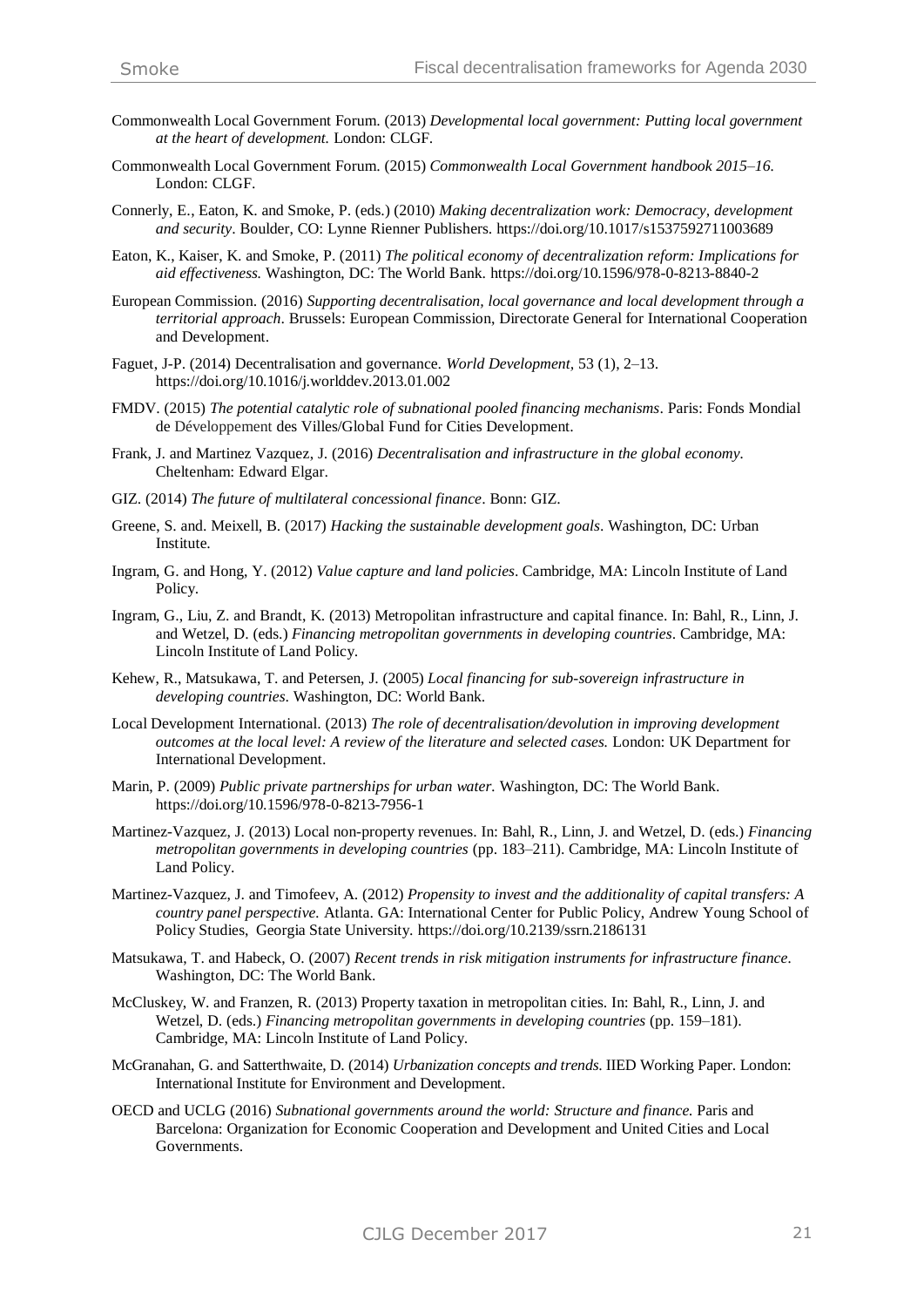- Romeo, L. (2011) *Decentralizing for development. The developmental potential of local autonomy and the limits of politics driven decentralization reforms.* ICLD Working Paper 11.
- Shah, A. (2013) Grant financing of metropolitan areas. In: Bahl, R., Linn, J. and Wetzel, D. (eds) *Financing metropolitan governments in developing countries* (pp. 213–242). Cambridge, MA: Lincoln Institute of Land Policy.
- Slack, E. (2015) Innovative governance approaches in metropolitan areas of developing countries. In: *The challenge of local government financing in developing countries* (pp. 61–82)*.* Nairobi: UN-Habitat,
- Smoke, P. (2013) Cities in the national institutional and fiscal structure. In: Bahl, R., Linn, J. and Wetzel, D. (eds.) *Financing metropolitan governments in developing countries* (pp. 57–84). Cambridge, MA: Lincoln Institute of Land Policy.
- Smoke, P. (2015a) Rethinking decentralization: Assessing challenges to a popular public sector reform. *Public Administration and Development*. 35 (2), 97–112.<https://doi.org/10.1002/pad.1703>
- Smoke, P. (2015b) Managing public sector decentralization in developing countries: Moving beyond conventional recipes. *Public Administration and Development*. 35 (4), 250–262. <https://doi.org/10.1002/pad.1736>
- Smoke, P. and Nixon, H. (2016) *Sharing responsibilities and resources among levels of government: Localizing the sustainable development goals*. New York: UN Department for Economic and Social Affairs, Division of Public Administration and Development Management.
- Suzuki, H., Murakami, J., Hong Y. and Tamayose. B. (2015) *Financing transit oriented development with land values.* Washington, DC: The World Bank. <https://doi.org/10.1596/978-1-4648-0149-5>
- UCLG. (2010) *Financing local government: The challenges of the 21st century*. Second Global Report on Decentralization and Local Governance. Barcelona: United Cities and Local Governments.
- UCLG. (2014) *Access to basic services*. Third Global Report on Decentralization and Local Governance. Barcelona: United Cities and Local Governments.
- UCLG. (2015) *Financing urban and local development: The missing link in sustainable development finance*. Barcelona: Global Task Force of Local and Regional Governments, United Cities and Local Governments.
- UN General Assembly. (2014) *The road to dignity by 2030: Ending poverty, transforming all lives and protecting the planet.* Synthesis Report of the Secretary General on the Post-2015 Sustainable Development Agenda. New York: United Nations General Assembly.
- UNDESA Division for Sustainable Development. (2015) *Transforming our world: The 2030 agenda for sustainable development*. New York, NY: UN Department for Economic and Social Affairs, Division for Sustainable Development.
- UNDESA Financing for Development Office. (2015) *Addis Ababa action agenda of the third international conference on financing for development*. New York: UN Department for Economic and Social Affairs, Financing for Development Office.
- UNDESA. (2017) *World urbanization prospects*. New York, NY: UN Department for Economic and Social Affairs.
- UNDESA and UNCDF. (2017) *Financing sustainable urban development in the least developed countries*. New York: UN Department for Economic and Social Affairs Financing for Development Office and UN Capital Development Fund.
- UN-Habitat. (2015) *The challenge of local government financing in developing countries*. Nairobi: UN-Habitat.
- UN-Habitat. (2016) *World cities report 2016: Urbanization and development; emerging futures*. Nairobi: UN-Habitat.<https://doi.org/10.18356/d201a997-en>
- UN-Habitat Habitat III Secretariat. (2016) *The new urban agenda*. Nairobi: UN-Habitat. <https://doi.org/10.18356/4665f6fb-en>
- UN-Habitat and IDB. (2017) *Sustainable municipal finance for development: Policies and cases of subnational, municipal and metropolitan finance for the new urban agenda.* Nairobi and Washington, DC: UN HABITAT and Inter-American Development Bank.